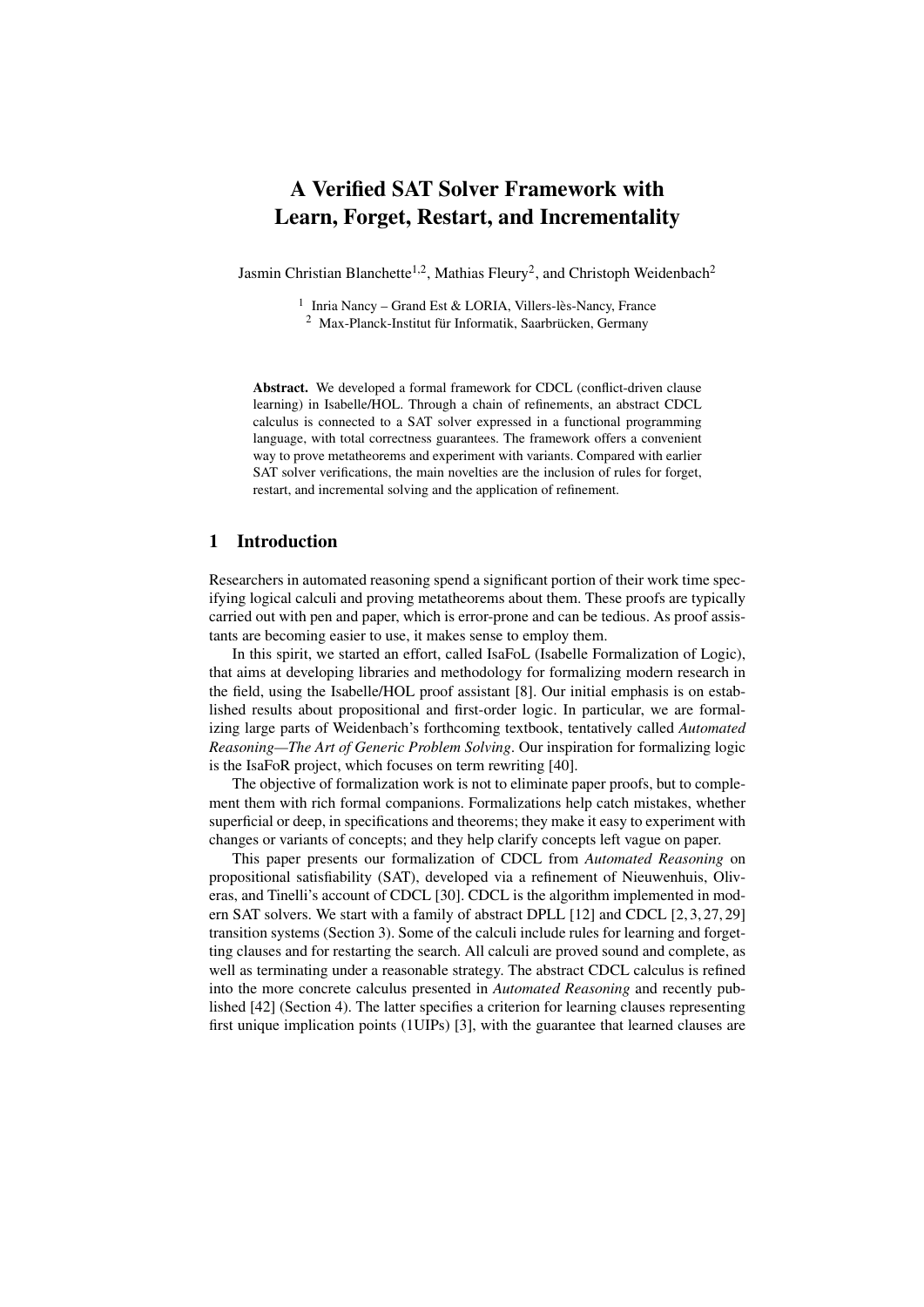not redundant and hence derived at most once. The calculus also supports incremental solving. This concrete calculus is refined further, as a certified functional program extracted using Isabelle's code generator (Section [5\)](#page-12-0).

Any formalization effort is a case study in the use of a proof assistant. Beyond the code generator, we depended heavily on the following features of Isabelle:

- *Isar* [\[43\]](#page-17-2) is a textual proof format inspired by the pioneering Mizar system [\[28\]](#page-16-4). It makes it possible to write structured, readable proofs—a requisite for any formalization that aims at clarifying an informal proof.
- *Locales* [\[1,](#page-15-3)[19\]](#page-16-5) parameterize theories over operations and assumptions, encouraging a modular style of development. They are useful to express hierarchies of related concepts and to reduce the number of parameters and assumptions that must be threaded through a formal development.
- *Sledgehammer* integrates superposition provers and SMT (satisfiability modulo theories) solvers in Isabelle to discharge proof obligations. The SMT solvers, and one of the superposition provers [\[41\]](#page-17-3), are built around a SAT solver, resulting in a situation where SAT solvers are employed to prove their own metatheory.

Our work is related to other verifications of SAT solvers, typically with the aim of increasing their trustworthiness (Section [6\)](#page-13-0). This goal has lost some of its significance with the emergence of formats for certificates that are easy to generate, even in highly optimized solvers, and that can be processed efficiently by verified checkers [\[18\]](#page-16-6). In contrast, our focus is on formalizing the metatheory of CDCL, to study and connect the various members of the family. The main novelties of our framework are the inclusion of rules for forget, restart, and incremental solving and the application of refinement to transfer results. The framework is available online as part of the IsaFoL repository [\[14\]](#page-16-7).

## 2 Isabelle

Isabelle [\[32,](#page-16-8)[33\]](#page-16-9) is a generic proof assistant that supports many object logics. The metalogic is an intuitionistic fragment of higher-order logic (HOL) [\[11\]](#page-15-4). The types are built from type variables  $a, b, \ldots$  and *n*-ary type constructors, normally written in postfix<br>notation (e.g.  $a$  list). The infix type constructor  $a \rightarrow b$  is interpreted as the (total) notation (e.g, '*a list*). The infix type constructor  $a \Rightarrow b$  is interpreted as the (total) function space from 'a to 'b. Function applications are written in a curried style (e.g., f *x* y). Anonymous functions  $x \mapsto y_x$  are written  $\lambda x$ ,  $y_x$ . The judgment  $t :: \tau$  indicates that term *<sup>t</sup>* has type τ. Propositions are simply terms of type *prop*. Symbols belonging to the signature are uniformly called *constants*, even if they are functions or predicates. The metalogical operators include universal quantification  $\wedge$  ::  $(a \Rightarrow prop) \Rightarrow prop$ and implication  $\Rightarrow$  :: *prop*  $\Rightarrow$  *prop*  $\Rightarrow$  *prop*. The notation  $\bigwedge x$ . *p<sub>x</sub>* is syntactic sugar for  $\bigwedge (3x, p)$  and similarly for other hinder notations.  $\wedge$  ( $\lambda x$ *.*  $p_x$ ) and similarly for other binder notations.<br>
Isabelle HOI is the instantiation of Isabelle with

Isabelle/HOL is the instantiation of Isabelle with HOL, an object logic for classical HOL extended with rank-1 (top-level) polymorphism and Haskell-style type classes. It axiomatizes a type *bool* of Booleans as well as its own set of logical symbols (∀,  $\exists$ , False, True,  $\neg$ ,  $\wedge$ ,  $\vee$ ,  $\rightarrow$ ,  $\leftrightarrow$ ,  $\Rightarrow$ ). The object logic is embedded in the metalogic via a constant Trueprop ::  $bool \Rightarrow prop$ , which is normally not printed. The distinction between the two logical levels is important operationally but not semantically.

2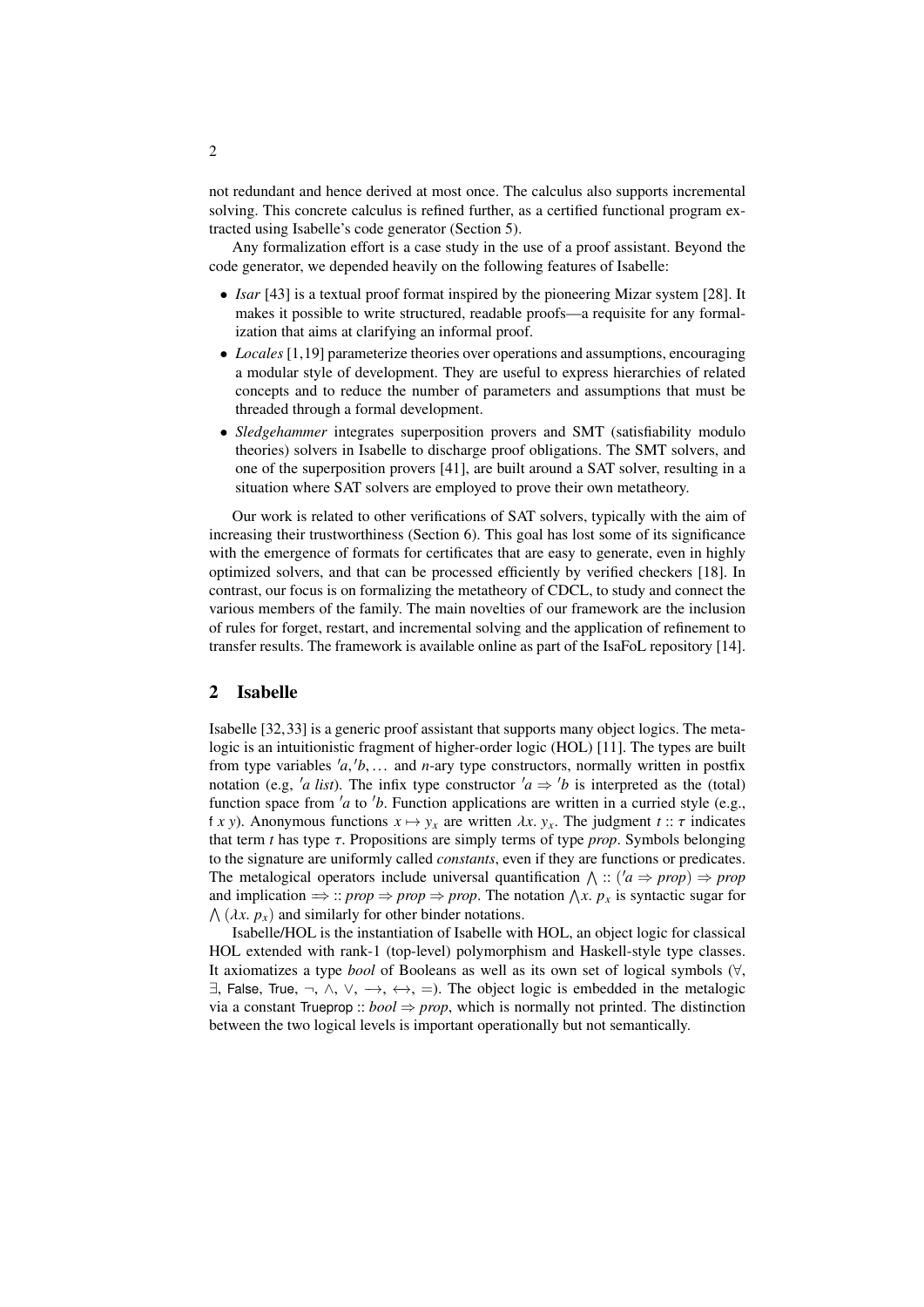Isabelle adheres to the tradition initiated in the 1970s by the LCF system [\[15\]](#page-16-10): All inferences are derived by a small trusted kernel; types and functions are defined rather than axiomatized to guard against inconsistencies. High-level specification mechanisms let us define important classes of types and functions, notably inductive predicates and recursive functions. Internally, the system synthesizes appropriate low-level definitions.

Isabelle developments are organized as collections of theory files, or modules, that build on one another. Each file consists of definitions, lemmas, and proofs expressed in Isar, Isabelle's input language. Proofs are specified either as a sequence of tactics that manipulate the proof state directly or in a declarative, natural deduction format. Our formalization almost exclusively employs the more readable declarative style.

The Sledgehammer tool [\[5,](#page-15-5) [35\]](#page-17-4) integrates automatic theorem provers in Isabelle/ HOL, including CVC4, E, LEO-II, Satallax, SPASS, Vampire, veriT, and Z3. Upon invocation, it heuristically selects relevant lemmas from the thousands available in loaded libraries, translates them along with the current proof obligation to SMT-LIB or TPTP, and invokes the automatic provers. In case of success, the machine-generated proof is translated to an Isar proof that can be inserted into the formal development.

Isabelle locales are a convenient mechanism for structuring large proofs. A locale fixes types, constants, and assumptions within a specified scope. For example:

locale  $X =$  fixes c:  $\tau_{a}$  assumes  $A_{a,c}$ 

The definition of locale X implicitly fixes a type  $a$ , explicitly fixes a constant c whose type  $\tau_{a}$  may depend on '*a*, and states an assumption  $A_{a,c}$ :: *prop* over '*a* and c. Definitions made within the locale may depend on '*a* and c. and lemmas proved within the nitions made within the locale may depend on  $'a$  and  $c$ , and lemmas proved within the locale may additionally depend on  $A_{0a,c}$ . A single locale can introduce several types, constants and assumptions. Seen from the outside the lemmas proved in  $X$  are not constants, and assumptions. Seen from the outside, the lemmas proved in X are polymorphic in type variable '*a*, universally quantified over c, and conditional on  $A_{a,c}$ .<br>Locales support inheritance, union, and embedding. To embed  $\lambda$  into  $\lambda$ , or may

Locales support inheritance, union, and embedding. To embed Y into X, or make Y a *sublocale* of X, we must recast an instance of Y into an instance of X, by providing, in the context of Y, definitions of the types and constants of X together with proofs of X's assumptions. The command sublocale  $Y \subseteq X$  *t* emits the proof obligation  $A_{v,t}$ , where  $u$  and  $t \text{ or } x$ , may denote an independent from  $Y$ . After the proof all the lammage *v* and *t* ::  $\tau_{\nu}$  may depend on types and constants from Y. After the proof, all the lemmas proved in X become available in Y, with '*a* and c ::  $\tau_{a}$  instantiated with *v* and *t* ::  $\tau_{v}$ .

# <span id="page-2-0"></span>3 Abstract CDCL

The abstract CDCL (conflict-driven clause learning) calculus by Nieuwenhuis et al. [\[30\]](#page-16-0) forms the first layer of our refinement chain. Our formalization relies on basic Isabelle libraries for lists and multisets and on custom libraries for propositional logic. Properties such as partial correctness and termination are inherited by subsequent layers.

### 3.1 Propositional Logic

We represent raw and annotated literals by freely generated datatypes parameterized by the types 'v (propositional variable), 'lvl (decision level), and 'cls (clause):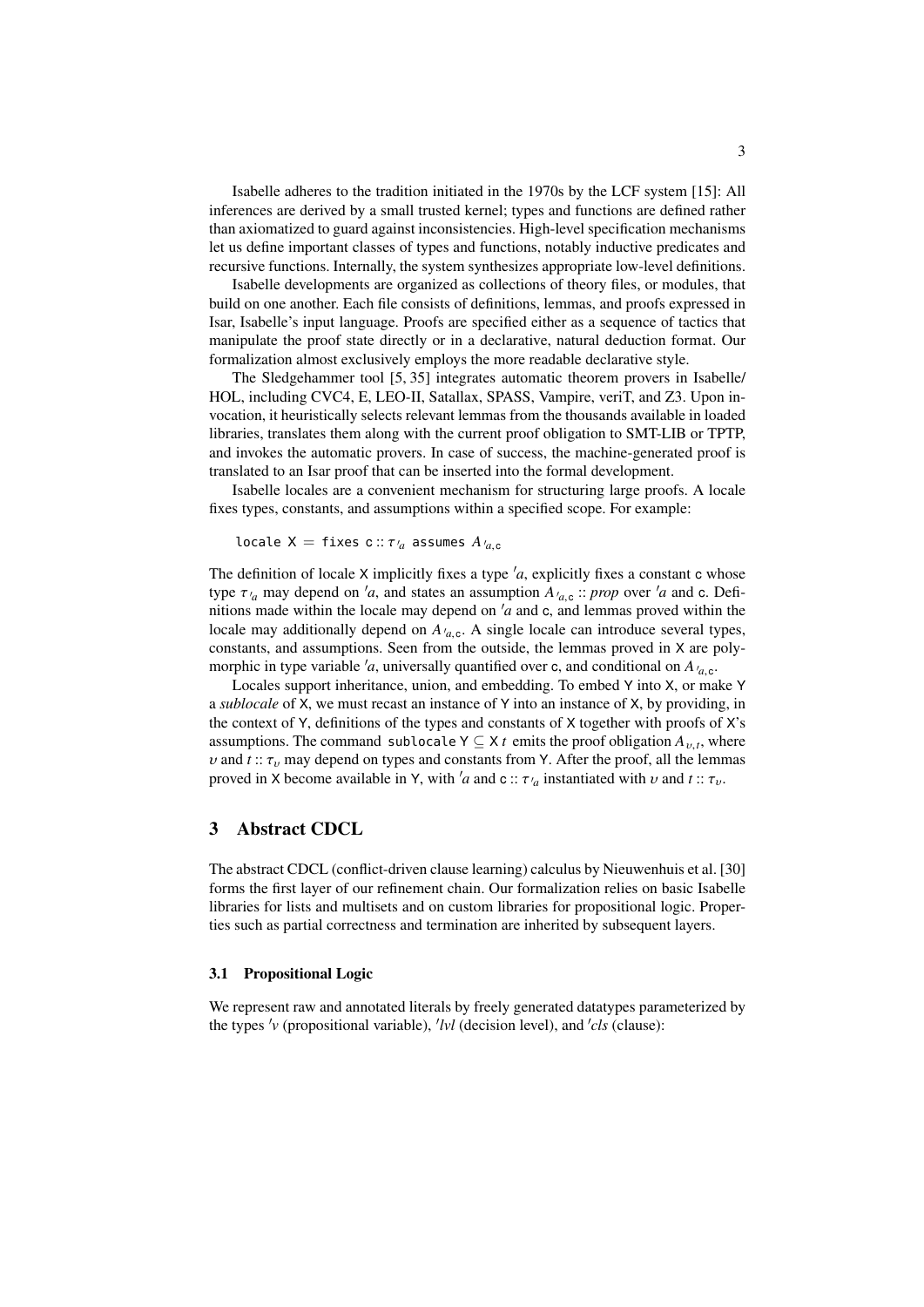| datatype 'v literal $=$                                 | datatype $('v, 'lvl, 'cls)$ ann_literal = |
|---------------------------------------------------------|-------------------------------------------|
| Pos ' $\nu$                                             | Decided ('v literal) 'lvl                 |
| $\overline{\phantom{a}}$ Neg ' $\overline{\phantom{a}}$ | $\mid$ Propagated $('v\ literal)'cls$     |

The syntax is similar to that of Standard ML and other typed functional programming languages. For example, *literal* has two constructors, Pos and Neg, of type  $\forall v \Rightarrow v$  *literal*. Informally, we write *A*,  $\neg A$ , and  $L^{\dagger}$  for positive, negative, and decided literals, and  $-L$ for the negation of a literal, with  $-(-A) = A$ . The simpler calculi do not use 'lvl or 'cls; they take  $\ell v \ell = \ell c I s = \text{unit}$ , a singleton type whose unique value is denoted by ().

A 'v clause is a (finite) multiset over 'v literal. Clauses themselves are often stored in multisets of clauses. To ease reading, we write clauses using logical symbols (e.g., ⊥, *L*, and  $C \vee D$  for  $\emptyset$ , {*L*}, and  $C \oplus D$ ). Given a set *I* of literals, *I*  $\models C$  is true if and only if *C* and *I* share a literal. This is lifted to (multi)sets of clauses:  $I \models N \leftrightarrow \forall C \in N$ .  $I \models C$ . A set is satisfiable if there exists a (consistent) set of literals *I* such that  $I \models N$ . Finally,  $N \vDash N' \leftrightarrow \forall I$ .  $I \vDash N \rightarrow I \vDash N'$ .

#### 3.2 DPLL with Backjumping

Nieuwenhuis et al. present CDCL as a set of transition rules on states. A state is a pair (*M*, *<sup>N</sup>*), where *<sup>M</sup>* is the *trail* and *<sup>N</sup>* is the set of clauses to satisfy. The trail is a list of annotated literals that represents the partial model under construction. In accordance with Isabelle conventions for lists, the trail grows on the left: Adding a literal *L* to *M* results in the new trail  $L \cdot M$ , where the list constructor  $\cdot$  has type  $a \Rightarrow a$  *list*.  $\Rightarrow a$  *list*. The concatenation of two lists is written  $M \& M'$ . To lighten the notation, we often build lists from elements and other lists by simple juxtaposition, writing  $MLM'$  for  $M @ L M'$ .

The core of the CDCL calculus is defined as a transition relation DPLL+BJ, an extension of classical DPLL (Davis–Putnam–Logemann–Loveland) [\[12\]](#page-16-1) with nonchronological backtracking, or *backjumping*. We write *S* ⇒<sub>DPLL+BJ</sub> *S'* for DPLL+BJ *S S'*. The DPLL+BJ calculus consists of three rules, starting from an initial state  $(\epsilon, N)$ :

Propagate  $(M, N) \Longrightarrow_{DPLL+BJ} (LM, N)$ 

if *N* contains a clause  $C \vee L$  such that  $M \models \neg C$  and *L* is undefined in *M* (i.e., neither  $M \models L$  nor  $M \models -L$ )

 $Backjump$   $(M'L^{\dagger}M, N) \Longrightarrow_{DPLL+BJ} (L'M, N)$ <br> *if N* contains a conflicting clause *C* (*i.e.* 

if *N* contains a conflicting clause *C* (i.e.,  $M'L^{\dagger}M \models \neg C$ ) and there exists a clause  $C' \vee L'$  such that  $N \vDash C' \vee L'$ ,  $M \vDash \neg C'$ , and  $L'$  is undefined in *M* but occurs in *N* or in  $M'L^{\dagger}$ 

Decide  $(M, N) \Longrightarrow_{DPLL+BJ} (L^{\dagger}M, N)$ <br>if the atom of *L* belongs to *N* and

if the atom of *L* belongs to *N* and is undefined in *M*

The Backjump rule is more general than necessary for capturing DPLL, where it suffices to swap the leftmost decision literal. In this form, the rule can also represent CDCL backjumping, if  $C' \vee L'$  is a new clause derived from N.

A natural representation of such rules in Isabelle is as an inductive predicate. Isabelle's inductive command lets us specify the transition rules as introduction rules. From this specification, it produces elimination rules to perform a case analysis on a hypothesis of the form DPLL+BJ *S S'*. In the interest of modularity, we formalized the rules individually as their own predicates and combined them to obtain DPLL+BJ:

4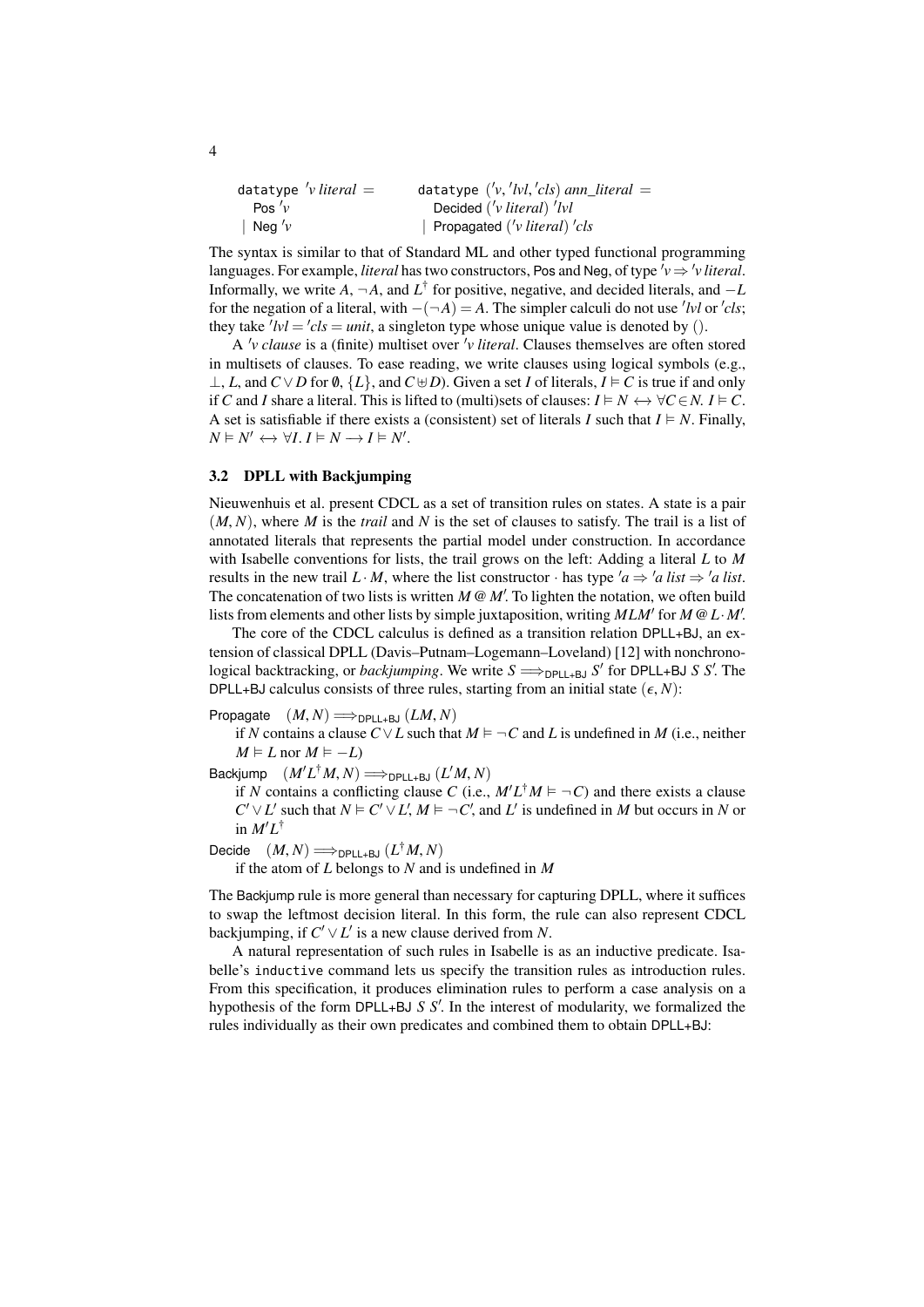```
inductive DPLL+BJ :: 'st \Rightarrow 'st \Rightarrow bool where
  decide S S' \Rightarrow DPLL+BJ S S'propagate S S' \Rightarrow DPLL+BJ S S'\overline{\phantom{a}} backjump S S' \Rightarrow DPLL+BJ S S'
```
The predicate operates on states  $(M, N)$  of type 'st. To allow for refinements, this type is<br>kent as a parameter of the calculus, using a locale that abstracts over it and that provides kept as a parameter of the calculus, using a locale that abstracts over it and that provides basic operations to manipulate states:

```
locale dpll state =fixes
          trail :: 'st \Rightarrow ('v, unit, unit) ann_literal list and<br>clauses :: 'st \Rightarrow 'v clause multiset and
          \textsf{clauses} :: \textit{'st} \Rightarrow \textit{'v clause multiset} and
          prepend_trail :: ('v, unit, unit) ann_literal \Rightarrow 'st \Rightarrow 'st and ... and remove clause :: 'v clause \Rightarrow 'st \Rightarrow 'st\mathit{remove\_clause} :: \mathit{'v} \mathit{clause} \Rightarrow \mathit{'st} \Rightarrow \mathit{'}stassumes
          \bigwedge SL. trail (prepend_trail LS) = L · trail S and ... and \bigwedge SC clauses (remove cls CS) — remove mset C (cla
          \bigwedgeSC. clauses (remove_cls C S) = remove_mset C (clauses S)
```
The predicates corresponding to the individual calculus rules are phrased in terms of such an abstract state. For example:

inductive decide::' $\mathit{^{\prime}st} \Rightarrow \mathit{^{\prime}st} \Rightarrow bool$  where undefined\_lit  $L$  (trail  $S$ )  $\Rightarrow$  atm\_of  $L \in$  atms\_of (clauses  $S$ )  $\Rightarrow$  $S'$  ∼ prepend\_trail (Decided  $L$  ())  $S$   $\Rightarrow$  decide *S S*<sup>0</sup>

States are compared extensionally:  $S \sim S'$  is true if the two states have identical trails and clause sets, ignoring other fields. This flexibility is necessary to allow refinements with more sophisticated data structures.

In addition, each rule is defined in its own locale, parameterized by additional side conditions. Complex calculi are built by inheriting and instantiating locales providing the desired rules. Following a common idiom, the DPLL+BJ calculus is distributed over two locales: The first locale, DPLL+BJ\_ops , defines the DPLL+BJ calculus; the second locale, DPLL+BJ, extends it with an assumption expressing a structural invariant over DPLL+BJ that is instantiated when proving concrete properties later. This cannot be achieved with a single locale, because definitions may not precede assumptions.

<span id="page-4-0"></span>Theorem 1 (Termination [\[14,](#page-16-7) **wf\_dpll\_ bj** ]). *The relation* DPLL+BJ *is well founded.*

Termination is proved by exhibiting a well-founded relation  $\prec$  such that  $S' \prec S$ whenever  $S \implies_{\text{DPLL+BJ}} S'$ . Let  $S = (M, N)$  and  $S' = (M', N')$  with the decompositions

$$
M = M_n L_n^{\dagger} \cdots M_1 L_1^{\dagger} M_0 \qquad M' = M'_{n'} L'^{\dagger}_{n'} \cdots M'_1 L_1'^{\dagger} M'_0
$$

where  $M_0, \ldots, M_n, M'_0, \ldots, M'_{n'}$  contain no decision literals. Let *V* be the number of distinct variables occurring in the initial clause set *N*. Now let  $v M - V - |M|$  indicating tinct variables occurring in the initial clause set *N*. Now, let  $v M = V - |M|$ , indicating the number of unassigned variables in the trail *M*. Nieuwenhuis et al. define  $\prec$  such that  $S' \prec S$  if (1) there exists  $i \leq n, n'$  for which  $[\nu M'_0, \dots, \nu M'_{i-1}] = [\nu M_0, \dots, \nu M_{i-1}]$ <br>and  $\nu M' \prec \nu M$  or (2)  $[\nu M_0, \dots, \nu M_{i-1}]$  is a strict prefix of  $[\nu M' \dots \nu M' + \nu M_{i-1}]$ and  $v M'_i < v M_i$  or (2)  $[v M_0, \ldots, v M_n]$  is a strict prefix of  $[v M'_0, \ldots, v M'_{n'}]$ . This order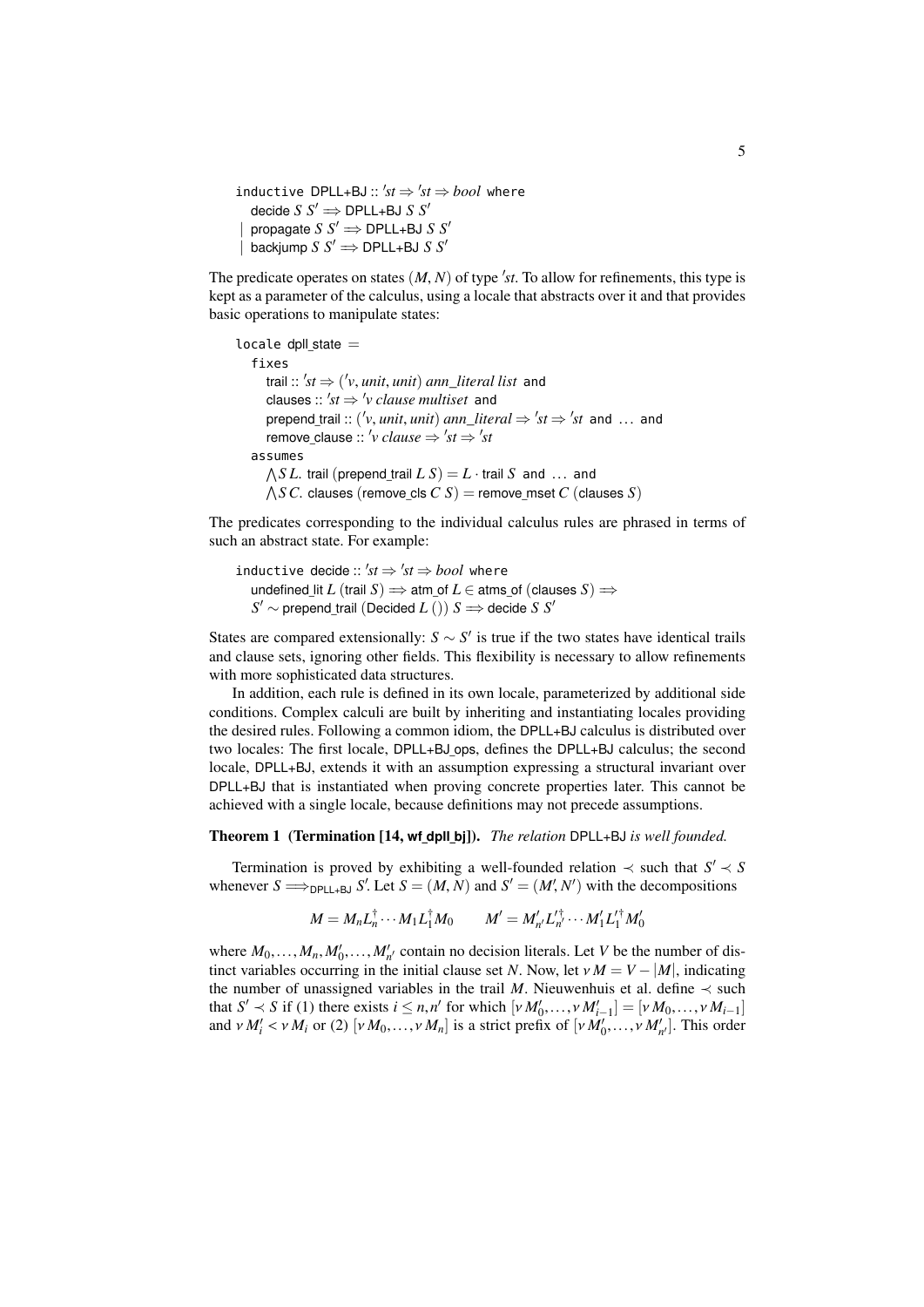is not to be confused with the lexicographic order—we have [0]  $\prec \epsilon$  by condition (2), whereas  $\epsilon \leq_{\text{lex}} [0]$ . Yet the authors justify well-foundedness by appealing to the wellfoundedness of  $\lt_{lex}$  on bounded lists over finite alphabets. In our proof, we clarify and simplify matters by mapping states to lists  $[|M_0|, ..., |M_n|]$ , without appealing to *v*.<br>Using the standard lexicographic ordering, states become *larger* with each transition. Using the standard lexicographic ordering, states become *larger* with each transition:

```
Propagate [k_1, ..., k_n] <_{\text{lex}} [k_1, ..., k_n + 1]<br>Backjump [k_1, ..., k_n] <_{\text{lex}} [k_1, ..., k_i + 1]Backjump [k_1, \ldots, k_n] <sub>|c|</sub> [k_1, \ldots, k_j + 1] with j \le n<br>Decide [k_1, \ldots, k_{j}] <sub>|c|</sub> [k_1, \ldots, k_{j}]Decide [k_1, ..., k_n] <_{\text{lex}} [k_1, ..., k_n, 0]
```
The lists corresponding to possible states are  $\prec$ -bounded by the list consisting of *V* occurrences of *V*, thereby delimiting a finite domain  $D = \{[k_1, \ldots, k_n] | k_1, \ldots, k_n, n \le V\}$ . We take  $\prec$  to be the restriction of  $>_{lex}$  to *D*. A variant of this approach is to encode lists into a measure  $\mu_V M = \sum_{i=0}^n |M_i| V^{n-i}$  and let  $S' \prec S \leftrightarrow \mu_V M' > \mu_V M$ , building on the well-foundedness of  $\gt$  over bounded sets of integers well-foundedness of > over bounded sets of integers.

A *final* state is a state from which no transitions are possible. Given a relation  $\Longrightarrow$ , we write  $\Longrightarrow^*!$  for the right-restriction of its reflexive transitive closure to final states.

Theorem 2 (Partial Correctness [\[14,](#page-16-7) **full\_dpll\_ backjump\_ final\_ state\_ from\_ init\_ state** ]).  $\mathcal{L}f(\epsilon, N) \Longrightarrow_{\text{DPLL+BJ}}^{\ast} (M, N)$ , then *N* is satisfiable if and only if  $M \models N$ .

We first prove structural invariants on arbitrary states  $(M', N)$  reachable from  $(\epsilon, N)$ ,<br>hely: (1) each variable occurs at most once in  $M' \colon (2)$  if  $M' = M_2 M_3$ , where *I* is namely: (1) each variable occurs at most once in  $M'$ ; (2) if  $M' = M_2 L M_1$  where *L* is propagated, then  $M_1$ ,  $N \models L$ . From these invariants, together with the constraint that (*M*, *<sup>N</sup>*) is a final state, it is easy to prove the conclusion.

### 3.3 Classical DPLL

The locale machinery allows us to derive a classical DPLL [\[12\]](#page-16-1) calculus from DPLL with backjumping. This is achieved through a DPLL locale that restricts the Backjump rule so that it performs only chronological backtracking:

Backtrack  $(M'L^{\dagger} M, N) \Longrightarrow_{\text{DPLL}} (-L \cdot M, N)$ <br>if there exists a conflicting clause and M' if there exists a conflicting clause and  $M'$  contains no decided literals

Lemma 3 (Backtracking [\[14,](#page-16-7) **backtrack\_is\_ backjump** ]). *Backtracking is a special case of backjumping.*

The Backjump rule depends on a conflict clause  $C$  and a clause  $C' \vee L'$  that justifies the propagation of L'. The conflict clause is specified by Backtrack. As for  $C' \vee L'$ , given a trail  $M'L^{\dagger}M$  decomposable as  $M_nL^{\dagger}M_{n-1}L^{\dagger}_{n-1} \cdots M_1L^{\dagger}_1M_0$  where  $M_0, \ldots, M_n$  contain no decided literals, we can take  $C' = -L_1 \vee \ldots \vee -L_n$ no decided literals, we can take  $C' = -L_1 \vee \cdots \vee -L_{n-1}$ .

Consequently, the inclusion DPLL  $\subseteq$  DPLL+BJ holds. In Isabelle, this is expressed as a locale instantiation: DPLL is made a sublocale of DPLL+BJ, with a side condition restricting the application of the Backjump rule. The partial correctness and termination theorems are inherited from the base locale. DPLL instantiates the abstract state type 'st with a concrete type of pairs. By discharging the locale assumptions emerging with the sublocale command, we also verify that these assumptions are consistent. Roughly: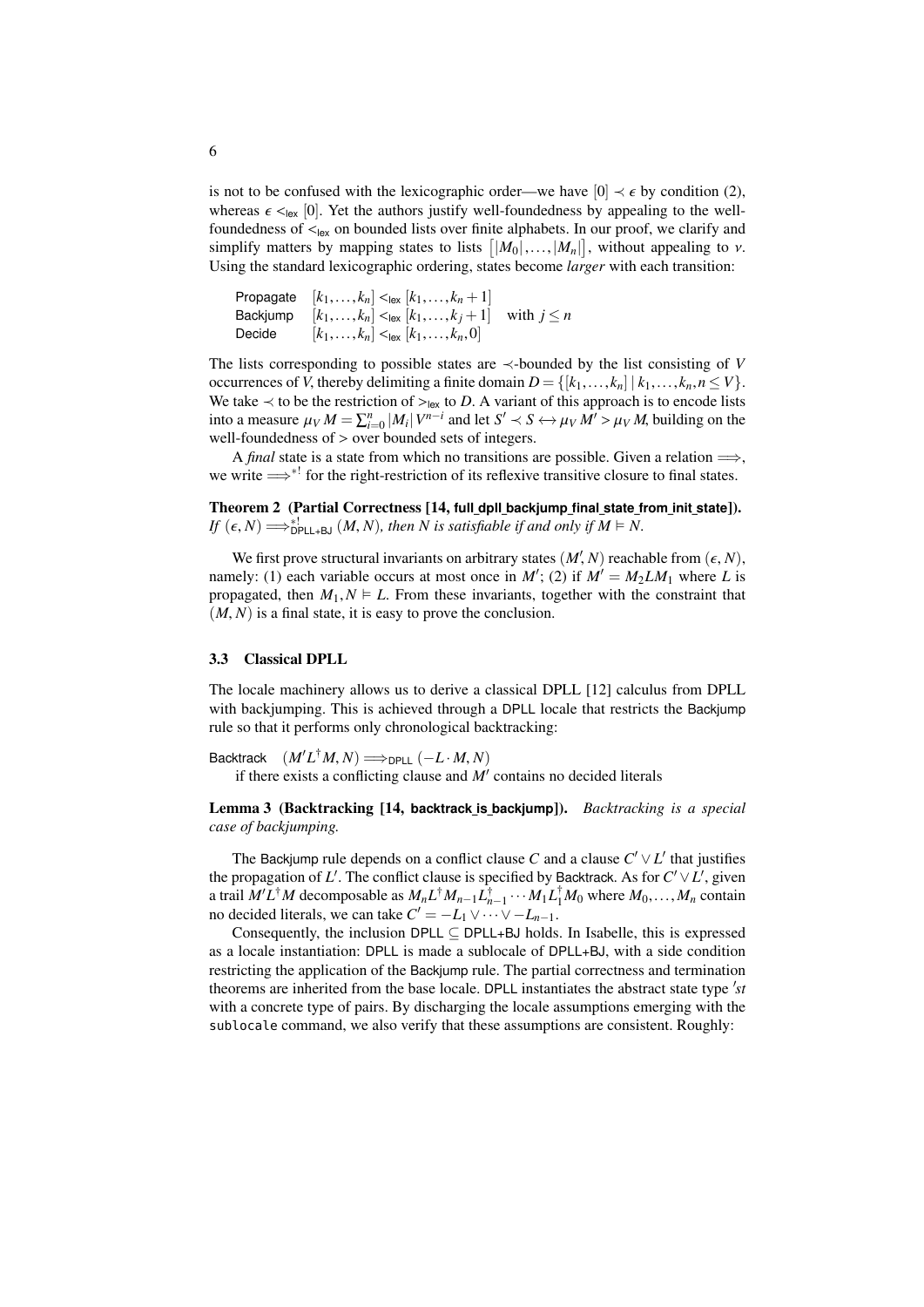locale  $DPLL =$ begin  $\tt type-synonym' \nu state = ('v, unit, unit) \tann\_literal \tlist \times' v \t clause \tmultiset$  $inductive$  backtrack::  $\prime v$  *state*  $\Rightarrow \prime v$  *state*  $\Rightarrow$  *bool* where ... end sublocale DPLL  $\subseteq$  dpll\_state fst snd  $(\lambda L(M, N), (L \cdot M, N))$ ...  $\mathsf{sublocale}\ \mathsf{DPLL} \subseteq \mathsf{DPLL+BJ\_ops}\ \ldots\ (\lambdaCLS\ S'.\ \mathsf{DPLL}.\mathsf{backtrack}\ S\ S')\ \ldots\$ sublocale DPLL ⊂ DPLL+BJ ...

If a conflict cannot be resolved by backtracking, we would like to have the option of stopping even if some variables are undefined. A state  $(M, N)$  is *conclusive* if  $M \models N$ or if *N* contains a conflicting clause and *M* contains no decided literals. For DPLL, all final states are conclusive, but not all conclusive states are final.

Theorem 4 (Partial Correctness [\[14,](#page-16-7) dpll\_conclusive\_state\_correctness]). *If*  $(\epsilon, N)$  $\Longrightarrow_{\text{DPLL}}^{*}(M, N)$  *and*  $(M, N)$  *is a conclusive state, N is satisfiable if and only if*  $M \models N$ .

The theorem does not require stopping at the first conclusive state. In an implementation, testing  $M \models N$  can be expensive, so a solver might continue for a while. In the worst case, it will stop in a final state—which exists by Theorem [1.](#page-4-0)

### 3.4 The CDCL Calculus

The abstract CDCL calculus extends DPLL+BJ with a pair of rules for learning new lemmas and forgetting old ones:

Learn  $(M, N) \implies_{CDCLNOT} (M, N \cup \{C\})$  if  $N \models C$  and each atom of *C* is in *N* or *M* Forget  $(M, N \cup \{C\}) \Longrightarrow_{\text{CDCL-NOT}} (M, N)$  if  $N \models C$ 

In practice, the Learn rule is normally applied to clauses built exclusively from atoms in *M*, because the learned clause is false in *M*. This property eventually guarantees that the learned clause is not redundant (e.g., it is not already contained in *N*).

We call this calculus CDCL NOT after Nieuwenhuis, Oliveras, and Tinelli. Because of the locale parameters, it is strictly speaking a family of calculi. In general, CDCL\_NOT does not terminate, because it is possible to learn and forget the same clause infinitely often. But for some instantiations of the parameters with suitable restrictions on Learn and Forget, the calculus always terminates. In particular, DPLL+BJ always terminates.

Theorem 5 (Termination [\[14,](#page-16-7) wf cdcl<sub>NOT</sub> no learn and forget infinite chain]). Let C *be an instance of the* CDCL\_NOT *calculus* (*i.e., C* ⊆ CDCL\_NOT )*. If C admits no infinite chains consisting exclusively of* Learn *and* Forget *transitions, then C is well founded.*

In many SAT solvers, the only clauses that are ever learned are the ones used for backtracking. If we restrict the learning so that it is always done immediately before backjumping, we can be sure that some progress will be made between a Learn and the next Learn or Forget. This idea is captured by the following combined rule: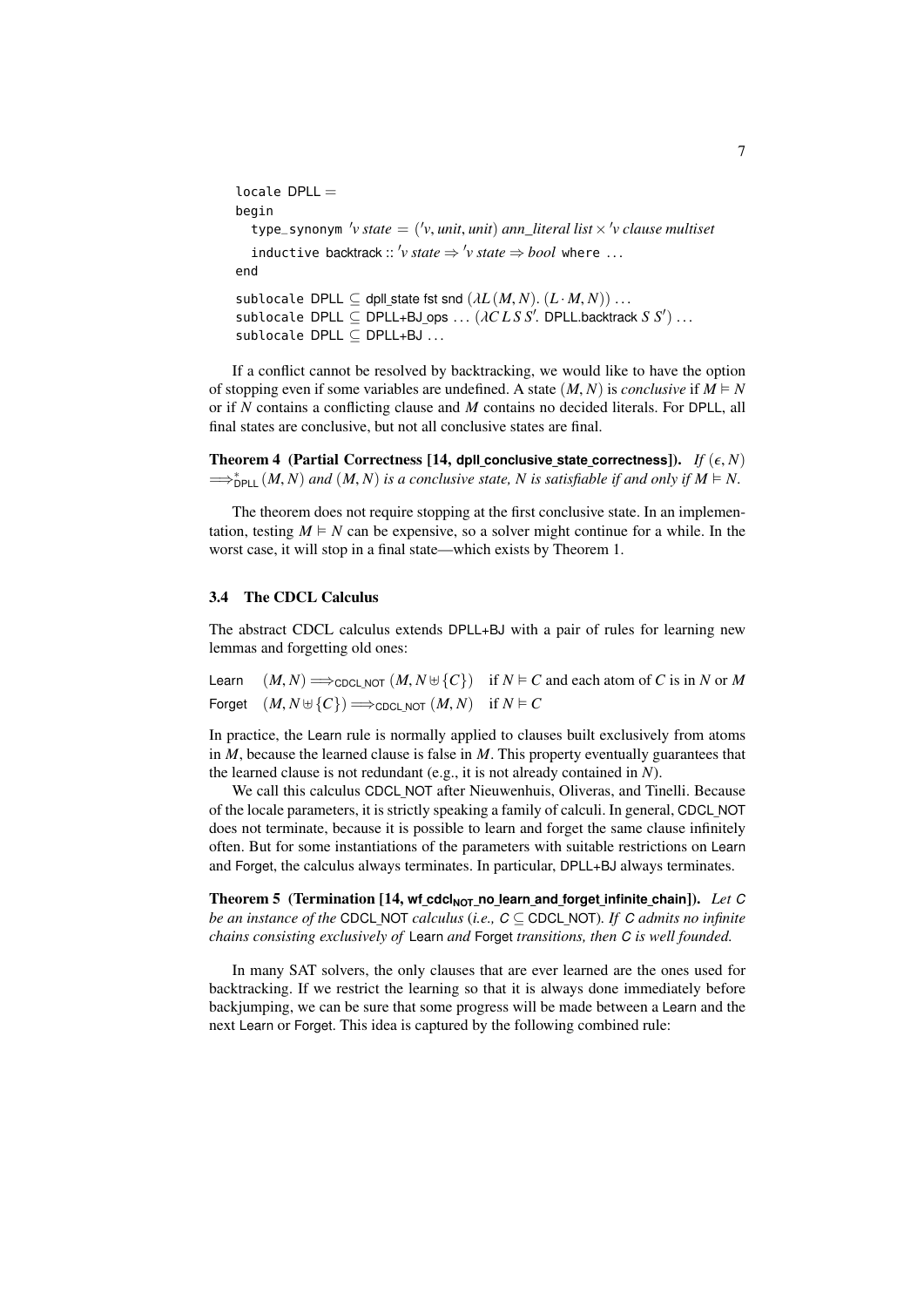<span id="page-7-0"></span>

<span id="page-7-3"></span><span id="page-7-1"></span>Fig. 1. Connections between the abstract calculi

Learn+Backjump  $(M'L^{\dagger}M, N) \implies$  CDCL\_NOT\_merge  $(L'M, N \oplus \{C' \vee L'\})$ <br>
if  $C \cdot L^{\dagger} \cdot L' \cdot M \cdot M' \cdot N$  satisfy Backjump's side conditions if  $C, L^{\dagger}, L, M, M', N$  satisfy Backjump's side conditions

The calculus variant that performs this rule instead of Learn or Backjump is called CDCL\_ NOT\_merge. Because a single Learn+Backjump transition corresponds to two transitions in CDCL NOT, the inclusion CDCL NOT merge  $\subseteq$  CDCL NOT does not hold. Instead, we have CDCL\_NOT\_merge  $\subseteq$  CDCL\_NOT<sup>+</sup>, which is proved by simulation.

### <span id="page-7-2"></span>3.5 Restarts

Modern SAT solvers rely on a dynamic decision literal heuristic. They periodically restart the proof search to apply the effects of a changed heuristic. This helps the calculus focus on a part of the initial clauses where it can make progress. Upon a restart, some learned clauses may be removed, and the trail is reset to  $\epsilon$ . Since our calculus has a Forget rule, our Restart rule needs only to clear the trail. Adding Restart to CDCL\_NOT yields CDCL\_NOT+restart. However, this calculus does not terminate, because Restart can be applied infinitely often.

A working strategy is to gradually increase the number of transitions between successive restarts. This is formalized via a locale parameterized by a base calculus *C* and an unbounded function  $f : \mathbb{N} \to \mathbb{N}$ . Nieuwenhuis et al. require f to be strictly increasing, but unboundedness is sufficient.

The extended calculus *C*+restartT is defined by the two rules

$$
\begin{array}{ll}\n\text{Restart} & (S, n) \Longrightarrow_{C+\text{restart}} \left( (\epsilon, N'), n+1 \right) \quad \text{if } S \Longrightarrow_C^n (M', N') \text{ and } m \geq f \, n \\
\text{Finish} & (S, n) \Longrightarrow_{C+\text{restart}} \left( S', n+1 \right) \quad \text{if } S \Longrightarrow_C^{*!} S' \\
\end{array}
$$

The T in restartT reminds us that we count the number of *transitions*; in Section [4.4,](#page-11-0) we will review an alternative strategy based on the number of conflicts or learned clauses. Termination relies on a measure  $\mu_V$  associated with  $C$  that may not increase from restart to restart: If  $S \longrightarrow_{c}^{*} S' \longrightarrow_{\text{restart}} S''$ , then  $\mu_{V} S'' \leq \mu_{V} S$ . The measure may depend on *V*, then pumper of variables occurring in the problem. We instantiated the locale parameter the number of variables occurring in the problem. We instantiated the locale parameter *C* with CDCL\_NOT\_merge and  $f$  with the Luby sequence  $(1,1,2,1,1,2,4,...)$  [\[23\]](#page-16-11), with the restriction that no clause containing duplicate literals is ever learned, thereby bounding the number of learnable clauses and hence the number of transitions taken by *C*.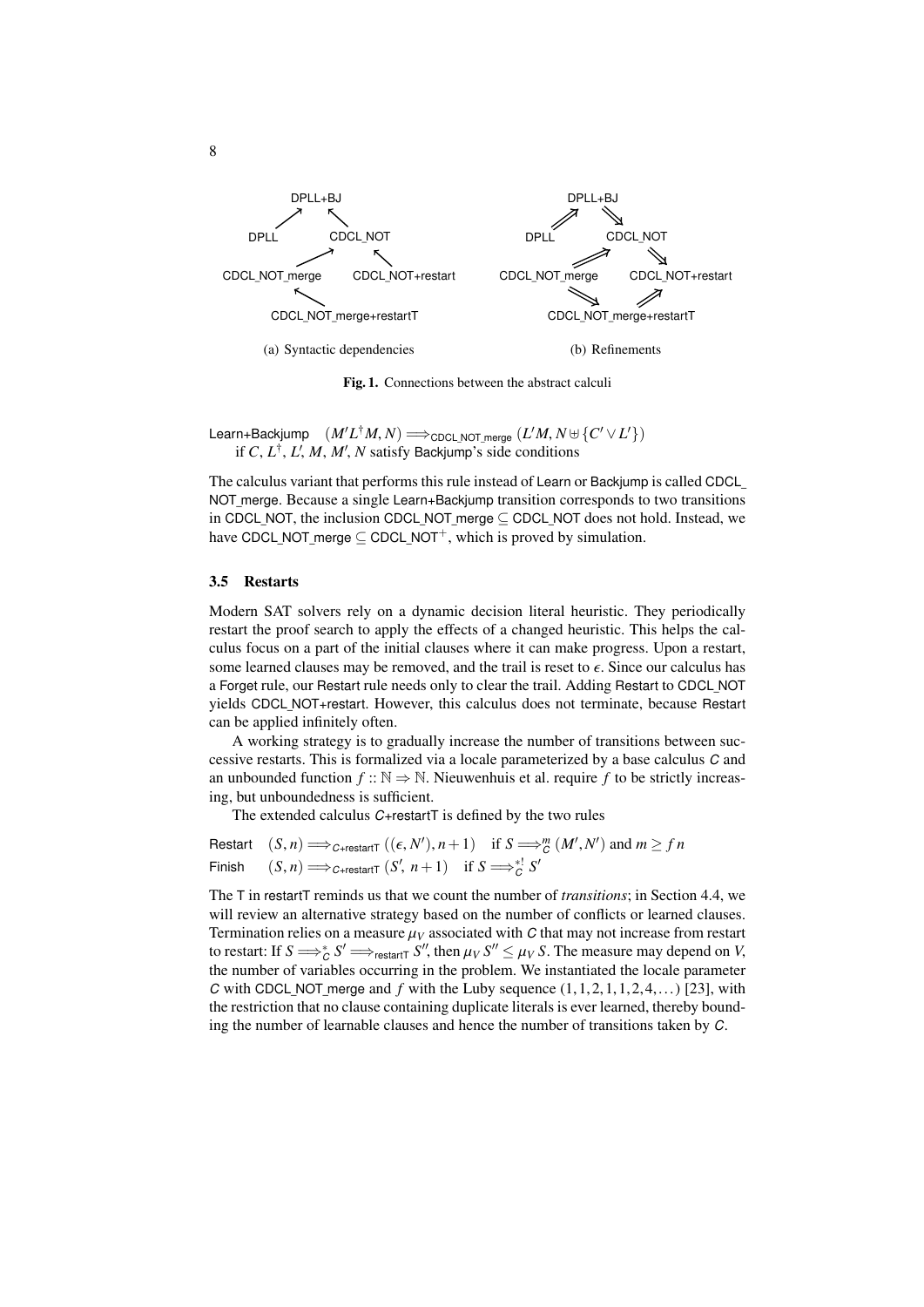Figure [1\(a\)](#page-7-0) summarizes the syntactic dependencies between the calculi reviewed in this section. An arrow  $C \longrightarrow B$  indicates that *C* is defined in terms of *B*. Figure [1\(b\)](#page-7-1) presents the refinements between the calculi. An arrow  $C \Longrightarrow B$  indicates that we proved  $C \subseteq B^*$  or some stronger result—either by locale embedding (sublocale) or by simulating *C*'s behavior in terms of *B*.

# <span id="page-8-0"></span>4 A Refined CDCL towards an Implementation

The CDCL\_NOT calculus captures the essence of modern SAT solvers without imposing a policy on when to apply specific rules. In particular, the Backjump rule depends on a clause  $C' \vee L'$  to justify the propagation of a literal, but does not specify a procedure for coming up with this clause. For *Automated Reasoning*, Weidenbach developed a calculus that is more specific in this respect, and closer to existing implementations, while keeping many aspects unspecified [\[42\]](#page-17-1). This calculus, CDCL\_W, is also formalized in Isabelle and connected to CDCL NOT.

#### 4.1 The New CDCL Calculus

The CDCL W calculus operates on states  $(M, N, U, k, D)$ , where *M* is the trail; *N* and *U* are the sets of initial and learned clauses, respectively; *k* is the decision level (i.e., the number of decision literals in *M*); *D* is a conflict clause, or the distinguished clause  $\top$ if no conflict has been detected. In *<sup>M</sup>*, each decision literal is annotated with a level (Decided  $L k$  or  $L^k$ ), and each propagated literal is annotated with the clause that caused its propagation (Propagated *L C* or *L <sup>C</sup>*). The level of a propagated literal *L* is the level of the closest decision literal that follows it in the trail, or 0 if no such literal exists. The level of a clause is the highest level of any of its literals (0 for  $\perp$ ). The calculus assumes that *N* contains no duplicate literals and never produces clauses containing duplicates.

The calculus starts in a state  $(\epsilon, N, \emptyset, 0, \top)$ . The following rules apply as long as no conflict has been detected:

Propagate  $(M, N, U, k, \top) \implies_{\text{CDCL\_W}} (L^{C \vee L} M, N, U, k, \top)$ <br>if  $C \vee I \in N + I I$ ,  $M \models \neg C$  and *I* is undefined in *M* if  $C \vee L \in N \oplus U$ ,  $M \vDash \neg C$ , and *L* is undefined in *M* 

Conflict  $(M, N, U, k, \top) \Longrightarrow_{\text{CDCL\_W}} (M, N, U, k, D)$  if  $D \in N \oplus U$  and  $M \models \neg D$ 

Decide  $(M, N, U, k, \top) \Longrightarrow_{\text{CDCL\_W}} (L^{k+1}M, N, U, k+1, \top)$ <br>if *I* is undefined in *M* and occurs in *N* if *L* is undefined in *M* and occurs in *N*

Restart  $(M, N, U, k, \top) \Longrightarrow_{\text{CDCL\_W}} (\epsilon, N, U, 0, \top)$  if  $M \neq N$ 

Forget  $(M, N, U \oplus \{C\}, k, \top) \Longrightarrow_{\text{CDCL\_W}} (M, N, U, k, \top)$ <br>if  $M \not\models N$  and M contains no literal  $I^C$ if  $M \not\models N$  and  $M$  contains no literal  $L^C$ 

Once a conflict clause is detected and stored in the state, the following rules collaborate to reduce it and backtrack, exploring a first unique implication point [\[3\]](#page-15-2):

$$
\begin{aligned} \text{skip} \quad (L^C M, N, U, k, D) &\Longrightarrow_{\text{CDCL\_W}} (M, N, U, k, D) \\ \text{if } D \notin \{\bot, \top\} \text{ and } -L \text{ does not occur in } D \end{aligned}
$$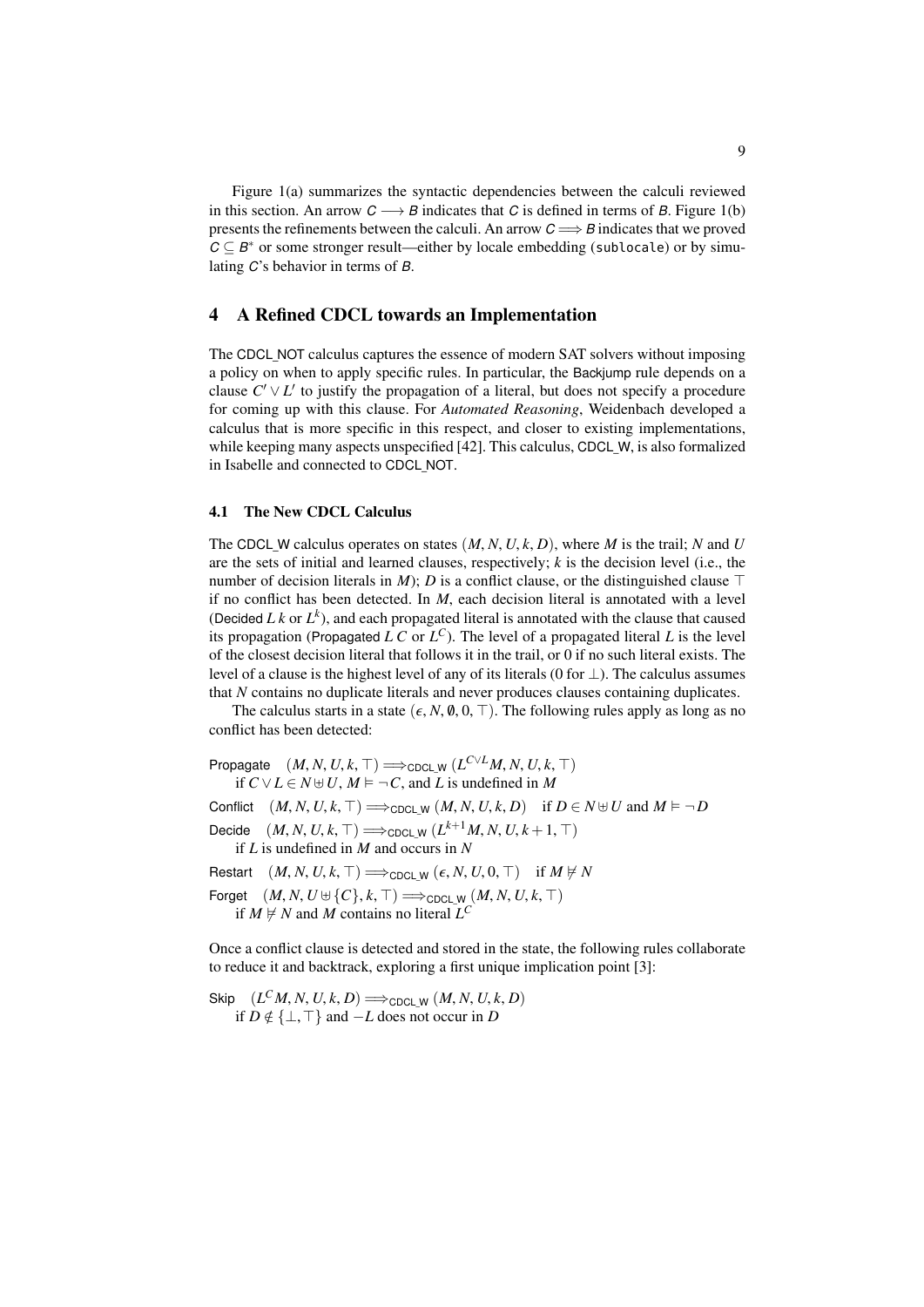Resolve (*L*  $C \vee L M$ , *N*, *U*, *k*,  $D \vee -L$ )  $\Longrightarrow$  CDCL\_W  $(M, N, U, k, C \cup D)$  if *D* is of level *k* Backtrack  $(M'K^{i+1}M, N, U, k, D \vee L) \implies_{\text{CDCL\_W}} (L^{D \vee L}M, N, U \uplus \{D \vee L\}, i, \top)$ <br>if *I* is of level *k* and *D* is of level *i* if *L* is of level *k* and *D* is of level *i*

(In Resolve, *C*∪*D* is the same as *C*∨*D*, except that it avoids duplicating literals present in both *C* and *D*.) In combination, these three rules can be simulated by the combined learning and nonchronological backjump rule Learn+Backjump from CDCL\_NOT\_merge.

Several structural invariants hold on all states reachable from an initial state, including the following: The trail is consistent; the *k* decided literals in the trail are annotated with levels  $k$  to 1; and the clause annotating a propagated literal of the trail is contained in  $N \oplus U$ . Some of the invariants were not mentioned in the textbook (e.g., whenever  $L^C$  occurs in the trail *L* is a literal of *C*); formalization helped develop a better understand. occurs in the trail, *L* is a literal of *C*); formalization helped develop a better understanding of the data structure and clarify the book.

Like CDCL\_NOT, CDCL\_W has a notion of conclusive state. A state  $(M, N, U, k, D)$ is *conclusive* if  $D = \top$  and  $M \models N$  or if  $D = \bot$  and N is unsatisfiable. The calculus always terminates but, without suitable strategy, it can stop in an inconclusive state. Consider this derivation:  $(\epsilon, \{A, B\}, \emptyset, 0, \top) \implies_{\text{Decide}} (\neg A^1, \{A, B\}, \emptyset, 1, \top) \implies_{\text{Decide}} (\neg B^2 \neg A^1, \{A, B\}, \emptyset, 1, \top) \implies_{\text{Decide}} (\neg B^2 \neg A^1, \{A, B\}, \emptyset, 1, \top)$  $(\neg B^2 \neg A^1, \{A, B\}, \emptyset, 2, \top) \Longrightarrow_{\text{Conflict}} (\neg B^2 \neg A^1, \{A, B\}, \emptyset, 2, A)$ . The conflict cannot be processed by Skip or Resolve. The calculus is blocked.

#### 4.2 A Reasonable Strategy

To prove correctness, we assume a *reasonable* strategy: Propagate and Conflict are preferred over Decide; Restart and Forget are not applied. (We will lift the restriction on Restart and Forget in Section [4.4.](#page-11-0)) The resulting calculus, CDCL\_W+stgy, refines CDCL\_ W with the assumption that derivations are produced by a reasonable strategy. This assumption is enough to ensure that the calculus can backjump after detecting a conflict clause other than  $\bot$ . The crucial invariant is the existence of a literal with the highest level in any conflict, so that Resolve can be applied.

Theorem 6 (Partial Correctness [\[14,](#page-16-7) **full\_cdcl <sup>W</sup>\_stgy\_ final\_ state\_ conclusive\_ from\_ init\_ state]).** *If*  $(\epsilon, N, \emptyset, 0, \top) \Longrightarrow_{\text{CDCL-W-stgy}}^{\text{el}} S'$  *and N contains no clauses with duplicate*<br>*literals*  $S'$  *is a conclusive state literals, S*<sup>0</sup> *is a conclusive state.*

Once a conflict clause has been stored in the state, the clause is first reduced by a chain of Skip and Resolve transitions. Then, there are two scenarios: (1) the conflict is solved by a Backtrack, at which point the calculus may resume propagating and deciding literals; (2) the reduced conflict is  $\perp$ , meaning that *N* is unsatisfiable—i.e., for unsatisfiable clause sets, the calculus generates a resolution refutation.

The CDCL\_W+stgy calculus is designed to have respectable complexity bounds. One of the reasons for this is that the same clause cannot be learned twice:

<span id="page-9-0"></span>Theorem 7 (Relearning [\[14,](#page-16-7) cdcl<sub>W\_</sub>stgy\_distinct\_mset\_clauses]). *Let*  $(\epsilon, N, \emptyset, 0, \top)$ =⇒<sup>∗</sup> CDCL\_W+stgy (*M*, *<sup>N</sup>*, *<sup>U</sup>*, *<sup>k</sup>*, *<sup>D</sup>*)*. No* Backtrack *transition is possible from the latter state causing the addition of a clause from*  $N \oplus U$  *to*  $U$ .

The formalization of this theorem posed some challenges. The informal proof in *Automated Reasoning* is as follows (with slightly adapted notations):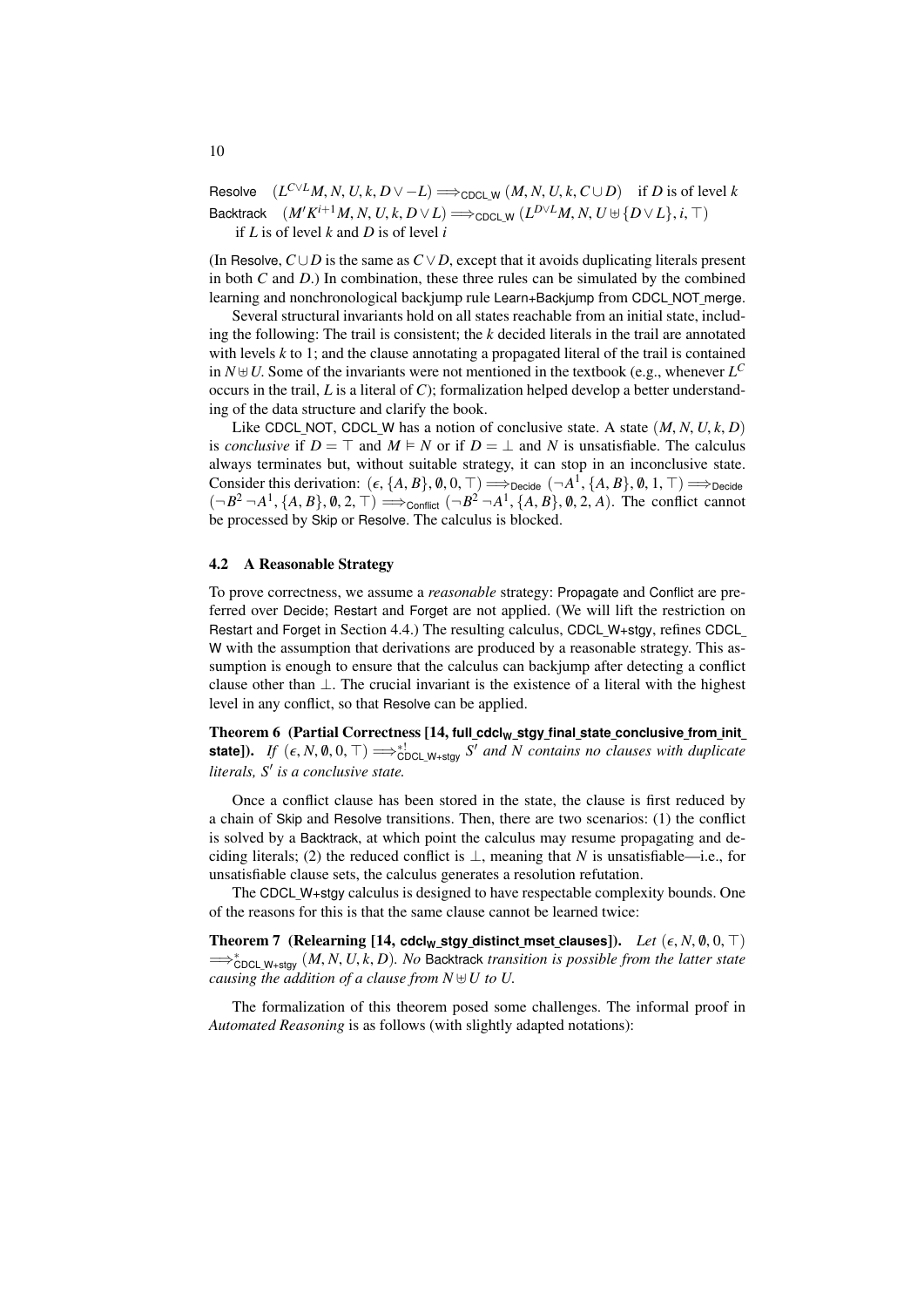*Proof.* By contradiction. Assume CDCL learns the same clause twice, i.e., it reaches a state  $(M, N, U, k, D \vee L)$  where Backtrack is applicable and  $D \vee L \in$  $N \oplus U$ . More precisely, the state has the form  $(K_n \cdots K_2 K_1^k M_2 K^{i+1} M_1, N, U$ ,  $k \cdot D \vee I$  ) where the  $K_i$ ,  $i > 1$  are propagated literals that do not occur comple*k*, *D* ∨ *L*) where the *K*<sub>*i*</sub>, *i* > 1 are propagated literals that do not occur complemented in *D* as for otherwise *D* cannot be of level *i*. Furthermore, one of the mented in *D*, as for otherwise *D* cannot be of level *i*. Furthermore, one of the *K<sub>i</sub>* is the complement of *L*. But now, because  $D \vee L$  is false in  $K_n \cdots K_2 K_1^k M_2$  $K^{i+1}M_1$  and  $D \vee L \in N \oplus U$  instead of deciding  $K_1^k$  the literal *L* should be propagated by a reasonable strategy. A contradiction. Note that none of the  $K_i$  can be annotated with  $D ∨ L$ .  $□$ 

Many details are missing. To find the contradiction, we must show that there exists a state in the derivation with the trail  $M_2 K^{i+1} M_1$ , and such that  $D \vee L \in N \oplus U$ . The textbook does not explain why such a state is quaranteed to exist. Moreover, inductive textbook does not explain why such a state is guaranteed to exist. Moreover, inductive reasoning is hidden under the ellipsis notation  $(K_n \cdots K_2)$ . Such a high level proof might be suitable for humans, but the details are needed in Isabelle, and Sledgehammer alone cannot fill in such large gaps, especially if induction is needed. The full formal proof is over 700 lines long and was among the most difficult proofs we carried out.

Using this theorem and assuming that only backjumping has a cost, we get a complexity of  $O(3^V)$ , where *V* is the number of different propositional variables. If Conflict is always preferred over Propagate, the learned clause in never redundant in the sense of ordered resolution [\[42\]](#page-17-1), yielding a complexity bound of  $O(2^V)$ . Formalizing this is planned for future work.

In *Automated Reasoning*, and in our formalization, Theorem [7](#page-9-0) is also used to establish the termination of CDCL W+stgy. However, the argument for the termination of CDCL\_NOT also applies to CDCL\_W irrespective of the strategy, a stronger result. To lift this result, we must show that CDCL\_W refines CDCL\_NOT.

### 4.3 Connection with Abstract CDCL

It is interesting to show that CDCL W refines CDCL NOT merge, to establish beyond doubt that CDCL\_W is a CDCL calculus and to lift the termination proof and any other general results about CDCL NOT merge. The states are easy to connect: We interpret a CDCL\_W tuple  $(M, N, U, k, C)$  as a CDCL\_NOT pair  $(M, N)$ .

The main difficulty is to relate the low-level conflict-related CDCL\_W rules to their high-level counterparts. Our solution is to introduce an intermediate calculus, called CDCL W merge, that combines consecutive low-level transitions into a single transition. This calculus refines both CDCL W and CDCL NOT merge and is sufficiently similar to CDCL W so that we can transfer termination and other properties from CDCL NOT merge to CDCL\_W through it.

Whenever the CDCL\_W calculus performs a low-level sequence of transitions of the form Conflict (Skip | Resolve)\* Backtrack<sup>?</sup>, the CDCL\_W\_merge calculus performs a single transition of a new rule that subsumes all four low-level rules:

Reduce+Maybe\_Backtrack  $S \implies_{\mathsf{CDCL\_W\_merge}} S''$  $\mathrm{if}\ S \Longrightarrow_{\mathsf{Conflict}} S' \Longrightarrow_{\mathsf{Skip}|\mathsf{Resolve}\ |\mathsf{Backtrack}} \bar{S}'$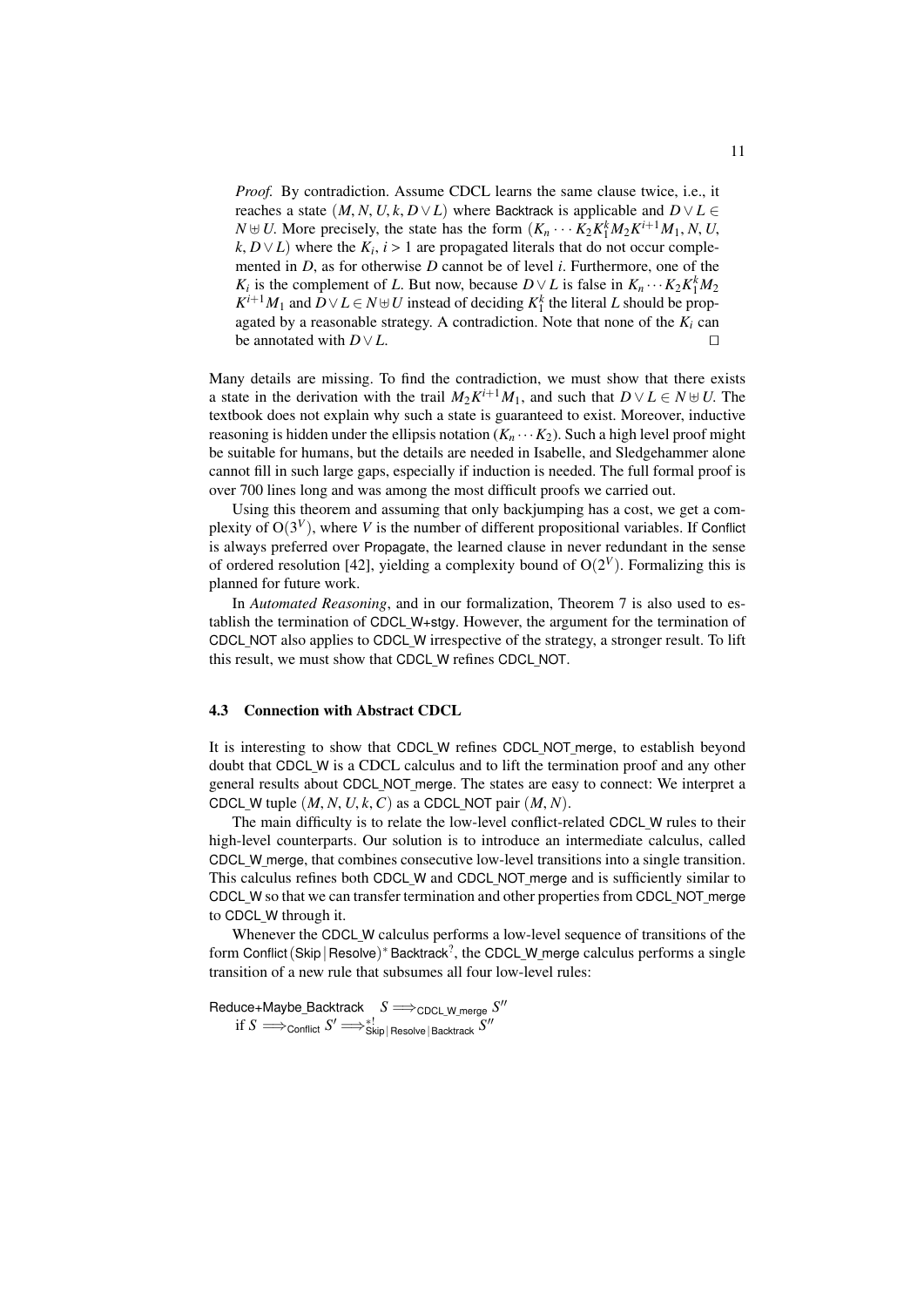

<span id="page-11-1"></span>Fig. 2. Connections involving the refined calculi

When simulating CDCL\_W\_merge in terms of CDCL\_NOT, two interesting scenarios arise. In the first case, Reduce+Maybe\_Backtrack 's behavior comprises a backtrack. The rule can then be simulated using CDCL NOT merge's Learn+Backjump rule. The second scenario arises when the conflict clause is reduced to ⊥, leading to a conclusive final state. Then, Reduce+Maybe\_Backtrack has no counterpart in CDCL\_NOT\_ merge. More formally, the two calculi are related as follows: If  $S \rightleftharpoons_{\text{CDCL} \text{W\_merge}} S'$ , either  $S \rightleftharpoons_{\text{CDCLNOT\_merge}} S'$  or *S* is a conclusive state. Since CDCL\_NOT\_merge is well founded, so is CDCL\_W\_merge. This implies that CDCL\_W without Restart terminates.

Since CDCL W merge is mostly a rephrasing of CDCL W, it makes sense to restrict CDCL\_W\_ merge to a *reasonable* strategy that prefers Propagate and Reduce+Maybe\_ Backtrack over Decide, yielding CDCL W merge+stgy. The two strategy-restricted calculi have the same end-to-end behavior:

$$
S \Longrightarrow^{\ast !}_{\mathsf{CDCL\_W\_merge\text{-}stgy}} S' \longleftrightarrow S \Longrightarrow^{\ast !}_{\mathsf{CDCL\_W\text{-}stgy}} S'
$$

#### <span id="page-11-0"></span>4.4 A Strategy with Restart and Forget

We could use the same strategy for restarts as in Section [3.5,](#page-7-2) but we prefer to exploit Theorem [7,](#page-9-0) which asserts that no relearning is possible. Since only finitely many different duplicate-free clauses can ever be learned, it is sufficient to increase the number of learned clauses between two restarts to obtain termination. This criterion is the norm in existing implementations. The lower bound on the number of learned clauses is given by an unbounded function  $f$  ::  $\mathbb{N} \Rightarrow \mathbb{N}$ . In addition, we allow an arbitrary subset of the learned clauses to be forgotten upon a restart but otherwise forbid Forget. The calculus *C*+restartL that realizes these ideas is defined by the two rules

Testart 
$$
(S,n) \Longrightarrow_{C+\text{restartL}} (S'', n+1)
$$

\nif  $S \Longrightarrow_C^* S' \Longrightarrow_{\text{Res1art}} S'' \Longrightarrow_{\text{Forget}}^* S''$  and  $|\text{learned } S'| - |\text{learned } S| \geq f n$ 

\nFinally,  $(S,n) \Longrightarrow_{C+\text{restartL}} (S', n+1)$  if  $S \Longrightarrow_C^* S'$ 

We formally proved that CDCL\_W+stgy+restartL is partially correct and terminating. Figure [2](#page-11-1) summarizes the situation, following the conventions of Figure [1.](#page-7-3)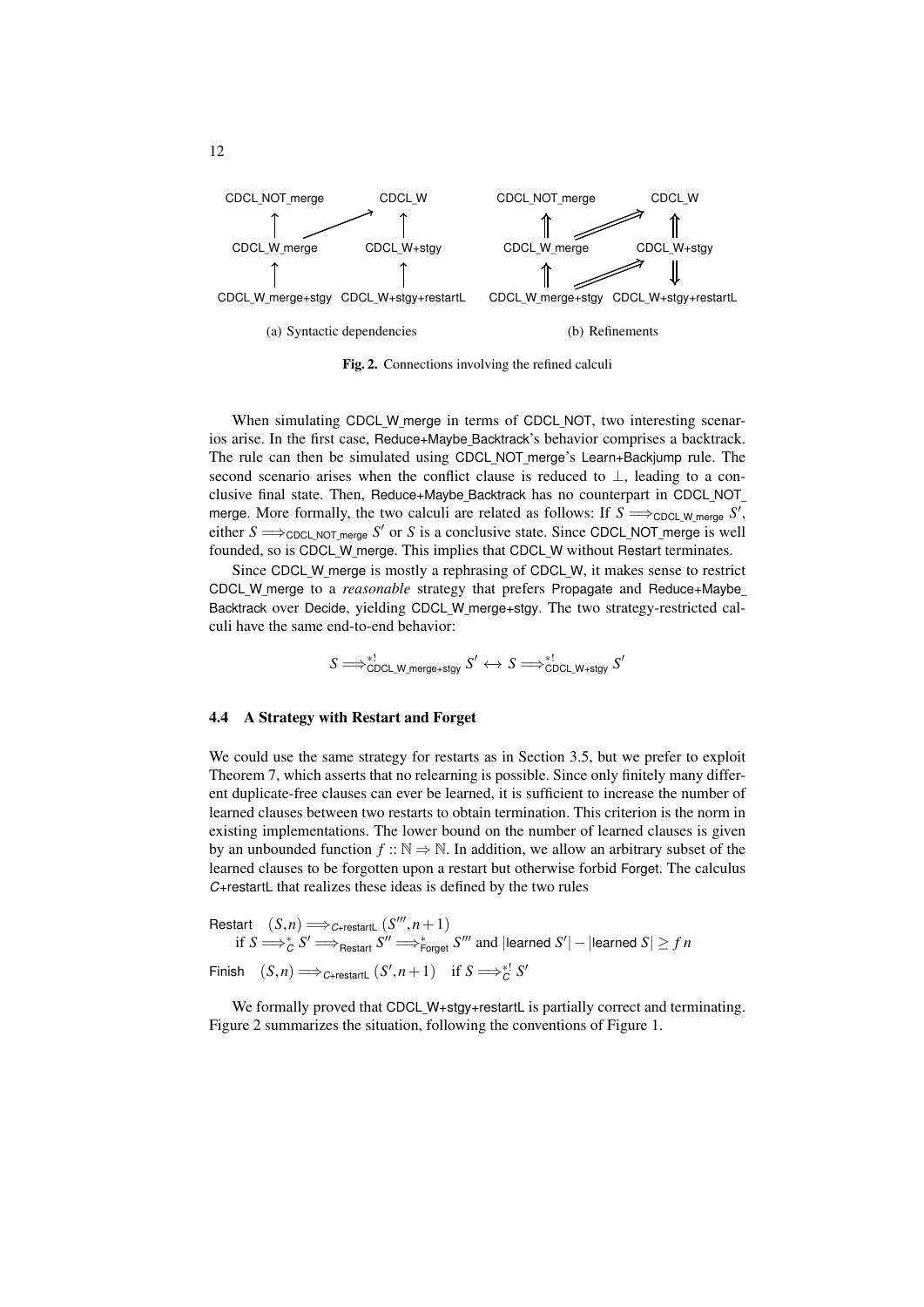#### 4.5 Incremental Solving

SMT solvers combine a SAT solver with theory solvers (e.g., for uninterpreted functions and linear arithmetic). The main loop runs the SAT solver on a set of clauses. If the SAT solver answers "unsatisfiable," the SMT solver is done; otherwise, the main loop asks the theory solvers to provide further, theory-motivated clauses to exclude the current candidate model and force the SAT solver to search for another one. This design crucially relies on incremental SAT solving: the possibility of adding new clauses to the clause set *C* of a conclusive satisfiable state and of continuing from there.

As a step towards formalizing SMT, we designed a calculus CDCL\_W+stgy+incr that provides incremental solving on top of CDCL\_W+stgy :

Add\_Nonconflict<sub>C</sub>  $(M, N, U, k, \top) \Longrightarrow$  CDCL\_W+stgy+incr S'<br>
if  $M \nvDash \neg C$  and  $(M, N \vDash \{C\} \cup U, k, \top) \longrightarrow^*$ if  $M \not\models \neg C$  and  $(M, N \cup \{C\}, U, k, \top) \Longrightarrow_{\text{CDCL\_W-stgy}}^{\mathcal{N}} S'$ Add\_Conflict  $C$   $(M'LM, N, U, k, \top) \Longrightarrow_{\text{CDCL\_W-stgy+incr}} S'$ <br> *if*  $I M \models \neg C \neg I \in C M'$  contains no literal of C I if  $LM ⊨ ¬C, -L ∈ C, M'$  contains no literal of *C*, *L* is of level *i* in *LM*, and  $(LM, N \oplus \{C\}, U, i, C) \Longrightarrow_{\text{CDCL\_W+stgy}}^{\ast!} S'$ 

We first run the CDCL W+stgy calculus on a set of clauses *N*, as usual. If *N* is satisfiable, we can add a nonempty, duplicate-free clause *C* to the set of clauses and apply one of the two above rules. These rules adjust the state and relaunch CDCL\_W+stgy .

Theorem 8 (Partial Correctness [\[14,](#page-16-7) **incremental\_conclusive\_ state** ]). *If S is a conclusive state and*  $S \implies_{\text{CDCL\_W+stgy+incr}} S'$ , then  $S'$  is a conclusive state.

The key is to prove that the structural invariants that hold for CDCL\_W+stgy still hold after adding the new clause to the state. The proof is easy because we can reuse the invariants we have already proved about CDCL W+stgy.

# <span id="page-12-0"></span>5 An Implementation of CDCL

The previous sections presented variants of DPLL and CDCL as parameterized transition systems, formalized using locales and inductive predicates. The final link in our refinement chain is a deterministic SAT solver that implements CDCL\_W+stgy , expressed as a functional program in Isabelle. When implementing a calculus, we must make many decisions regarding the data structures and the order of rule applications. We choose to represent states by tuples  $(M, N, U, k, D)$ , where propositional variables are coded as natural numbers and multisets as lists.<sup>[1](#page-12-1)</sup> Each transition rule in CDCL\_W+stgy is implemented by a corresponding function. For example, the function that implements the Propagate rule is given below:

<span id="page-12-1"></span><sup>&</sup>lt;sup>1</sup> We have started formalizing the two-watched-literal optimization [\[29\]](#page-16-3) but have yet to connect it with our SAT solver implementation. The README.md file in our repository is frequently updated to mention the latest developments [\[14\]](#page-16-7).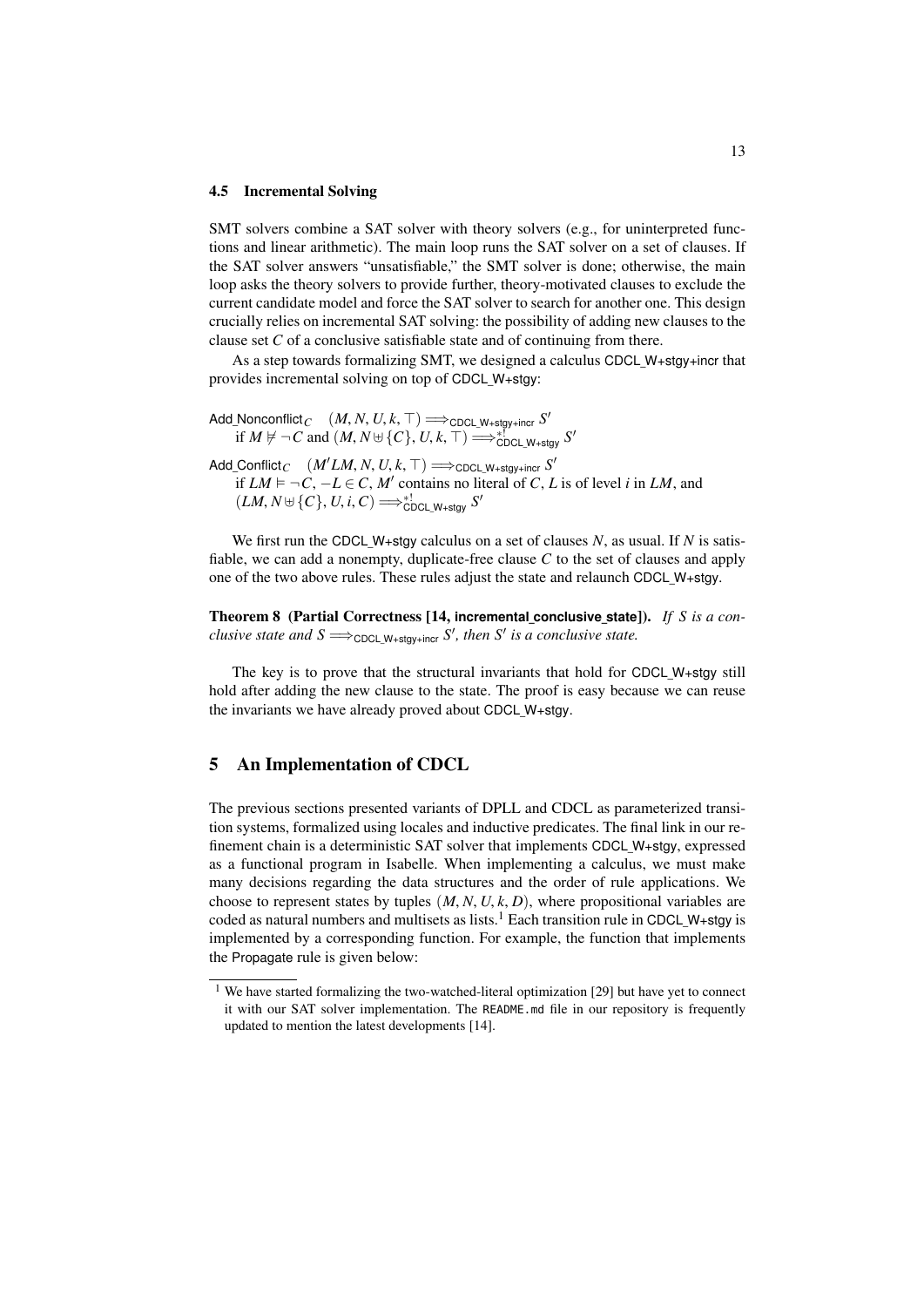```
definition do_propagate_step::'v solver_state ⇒'v solver_state where
  do_propagate_step S =(case S of
     (M, N, U, k, \top) \Rightarrow(case find first unit propagation M (N \& U) of
        Some (L, C) \Rightarrow (Propagated L C \cdot M, N, U, k, \top)
       | None \Rightarrow S)
   | S \Rightarrow S
```
The main loop invokes the functions for the rules, looking for conflicts before propagating literals. It is a recursive program, specified using the function command [\[21\]](#page-16-12). For Isabelle to accept the recursive definition of the main loop as a terminating program, we must discharge a proof obligation stating that its call graph is well founded. This is a priori unprovable: The solver is not guaranteed to terminate if starting in an arbitrary state. To work around this, we restrict the input by introducing a subset type that contains a strong enough structural invariant, including the duplicate-freedom of all the lists in the data structure. With the invariant in place, it is easy to show that the call graph is included in CDCL W+stgy, allowing us to reuse its termination argument. The partial correctness theorem can then be lifted, meaning that the SAT solver is a decision procedure for propositional logic.

The final step is to extract running code. Using Isabelle's code generator [\[16\]](#page-16-13), we can translate the program into Haskell, OCaml, Scala, or Standard ML code. The resulting program is syntactically analogous to the source program in Isabelle (including its dependencies) and uses the target language's facilities for datatypes and recursive functions with pattern matching. Invariants on subset types are ignored; when invoking the solver from outside Isabelle, the caller is responsible for ensuring that the input satisfies the invariant. The entire program is about 700 lines long in OCaml. It is not efficient, due to its extensive reliance on lists, but it satisfies the need for a proof of concept.

# <span id="page-13-0"></span>6 Discussion and Related Work

Our formalization consists of about 28 000 lines of Isabelle text. It was done over a period of 10 months almost entirely by Fleury, who also taught himself Isabelle during that time. It covers nearly all of the metatheoretical material of Sections 2.6 to 2.11 of *Automated Reasoning* and Section 2 of Nieuwenhuis et al., including normal form transformations and ground unordered resolution [\[13\]](#page-16-14).

It is difficult to quantify the cost of formalization as opposed to paper proofs. For a sketchy paper proof, formalization may take an arbitrarily long time; indeed, Weidenbach's nine-line proof of Theorem [7](#page-9-0) took 700 lines of Isabelle. In contrast, given a very detailed paper proof, one can obtain a formalization in less time than it took to write the paper proof [\[44\]](#page-17-5). A common hurdle to formalization is often the lack of suitable libraries. For CDCL, we spent considerable time adding definitions, lemmas, and automation hints to Isabelle's multiset library but otherwise did not need any special libraries. We also found that organizing the proof at a high level—especially locale engineering—is more challenging than discharging proof obligations.

14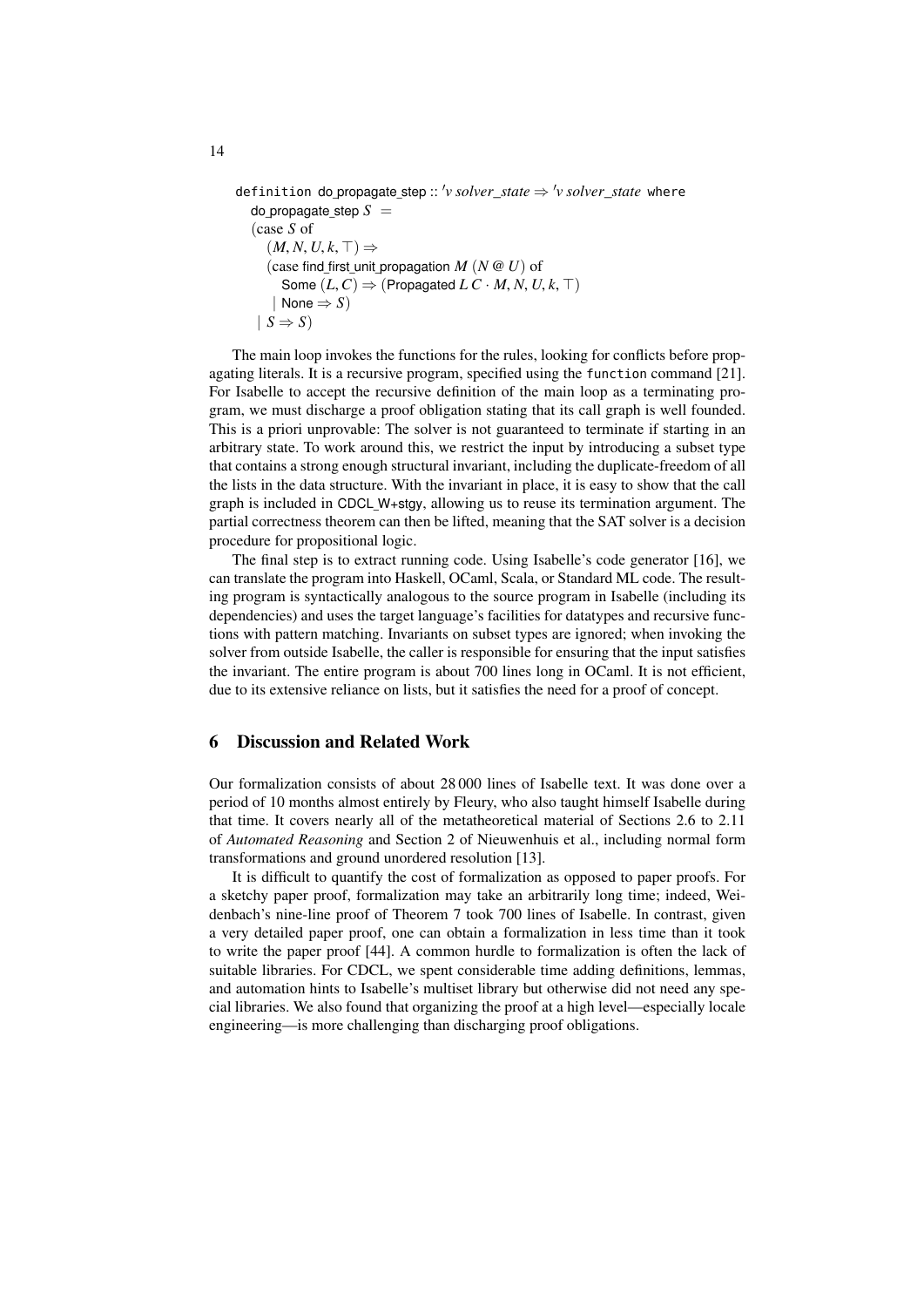Given the varied level of formality of the proofs in the draft of *Automated Reasoning*, it is unlikely that Fleury will ever catch up with Weidenbach. But the insights arising from formalization have already enriched the textbook in many ways. The most damning mistake was in the proof of the resolution calculus without reductions, where the completeness theorem was stated with " $N \implies^* {\{\perp\}}$ " instead of " $N \implies^* N'$  and  $\perp \in N'$ ." For CDCL, the main issues were that key invariants were omitted and some proofs were too sketchy to be accessible to the intended audience of the book.

For discharging proof obligations, we relied extensively on Sledgehammer, including its facility for generating detailed Isar proofs [\[4\]](#page-15-6) and the SMT-based *smt* tactic [\[10\]](#page-15-7). We found the SMT solver CVC4 particularly useful, corroborating earlier empirical evaluations [\[37\]](#page-17-6). In contrast, the counterexample generators Nitpick and Quickcheck [\[6\]](#page-15-8) were seldom of any use. We often discovered flawed conjectures by seeing Sledgehammer fail to solve an easy-looking problem. As one example among many, we lost perhaps one hour working from the hypothesis that converting a set to a multiset and back is the identity: set mset (mset set  $A$ ) =  $A$ . Because Isabelle multisets are finite, the property does not hold for infinite sets *A*; yet Nitpick and Quickcheck fail to find a counterexample, because they try only finite sets as values for *A*.

Formalizing logic in a proof assistant is an enticing, if somewhat self-referential, prospect. Shankar's proof of Gödel's first incompleteness theorem [\[38\]](#page-17-7), Harrison's formalization of basic first-order model theory [\[17\]](#page-16-15), and Margetson and Ridge's formalized completeness and cut elimination theorems [\[24\]](#page-16-16) are among the first results in this area. Recently, SAT solvers have been formalized in proof assistants. Maric [\[25,](#page-16-17) [26\]](#page-16-18) ´ verified a CDCL-based SAT solver in Isabelle/HOL, including two watched literals, as a purely functional program. The solver is monolithic, which complicates extensions. In addition, he formalized the abstract CDCL calculus by Nieuwenhuis et al. Maric's ´ methodology is quite different from ours, without the use of refinements, inductive predicates, locales, or even Sledgehammer. In his Ph.D. thesis, Lescuyer [\[22\]](#page-16-19) presents the formalization of the CDCL calculus and the core of an SMT solver in Coq. He also developed a reflexive DPLL-based SAT solver for Coq, which can be used as a tactic in the proof assistant. Another formalization of a CDCL-based SAT solver, including termination but excluding two watched literals, is by Shankar and Vaucher in PVS [\[39\]](#page-17-8). Most of this work was done by Vaucher during a two-month internship, an impressive achievement. Finally, Oe et al. [\[34\]](#page-17-9) verified an imperative and fairly efficient CDCL-based SAT solver, expressed using the Guru language for verified programming. Optimized data structures are used, including for two watched literals and conflict analysis. However, termination is not guaranteed, and model soundness is achieved through a run-time check and not proved.

# 7 Conclusion

The advantages of computer-checked metatheory are well known from programming language research, where papers are often accompanied by formalizations and proof assistants are used in the classroom [\[31,](#page-16-20) [36\]](#page-17-10). This paper, like its predecessors [\[7,](#page-15-9) [9\]](#page-15-10), reported on some steps we have taken to apply these methods to automated reasoning.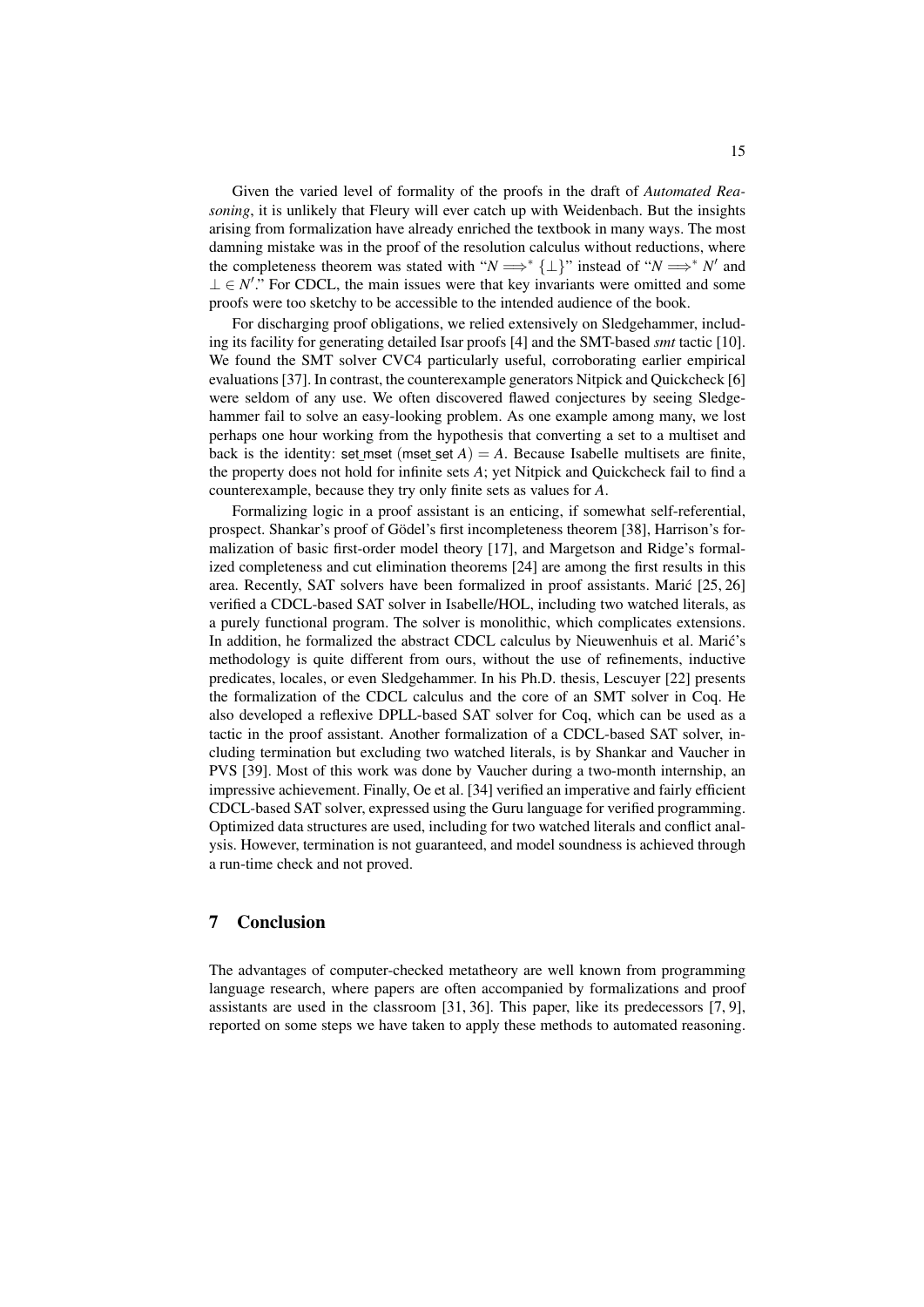Compared with other application areas of proof assistants, the proof obligations are manageable, and little background theory is required.

We presented a formal framework for DPLL and CDCL in Isabelle/HOL, covering the ground between an abstract calculus and a certified SAT solver. Our framework paves the way for further formalization of metatheoretical results. We intend to keep following *Automated Reasoning*, including its generalization of ordered ground resolution with CDCL, culminating with a formalization of the full superposition calculus and extensions. Thereby, we aim at demonstrating that interactive theorem proving is mature enough to be of use to practitioners in automated reasoning, and we hope to help them by developing the necessary libraries and methodology.

The CDCL algorithm, and its implementation in highly efficient SAT solvers, is one of the jewels of computer science. To quote Knuth [\[20,](#page-16-21) p. iv], "The story of satisfiability is the tale of a triumph of software engineering blended with rich doses of beautiful mathematics." What fascinates us about CDCL is not only *how* or *how well* it works, but also *why* it works so well. Knuth's remark is accurate, but it is not the whole story.

Acknowledgment Stephan Merz made this work possible. Dmitriy Traytel remotely cosupervised Fleury's M.Sc. thesis and provided ample advice on using Isabelle (as opposed to developing it). Andrei Popescu gave us his permission to reuse, in a slightly adapted form, the succinct description of locales he cowrote on a different occasion [\[7\]](#page-15-9). Simon Cruanes, Anders Schlichtkrull, Mark Summerfield, and Dmitriy Traytel suggested textual improvements.

# References

- <span id="page-15-3"></span>[1] Ballarin, C.: Locales: A module system for mathematical theories. J. Autom. Reasoning 52(2), 123–153 (2014)
- <span id="page-15-1"></span>[2] Bayardo Jr., R.J., Schrag, R.: Using CSP look-back techniques to solve exceptionally hard SAT instances. In: Freuder, E.C. (ed.) CP96. LNCS, vol. 1118, pp. 46–60. Springer (1996)
- <span id="page-15-2"></span>[3] Biere, A., Heule, M., van Maaren, H., Walsh, T. (eds.): Handbook of Satisfiability, Frontiers in Artificial Intelligence and Applications, vol. 185. IOS Press (2009)
- <span id="page-15-6"></span>[4] Blanchette, J.C., Böhme, S., Fleury, M., Smolka, S.J., Steckermeier, A.: Semi-intelligible Isar proofs from machine-generated proofs. J. Autom. Reasoning (to appear)
- <span id="page-15-5"></span>[5] Blanchette, J.C., Böhme, S., Paulson, L.C.: Extending Sledgehammer with SMT solvers. J. Autom. Reasoning 51(1), 109–128 (2013)
- <span id="page-15-8"></span>[6] Blanchette, J.C., Bulwahn, L., Nipkow, T.: Automatic proof and disproof in Isabelle/HOL. In: Tinelli, C., Sofronie-Stokkermans, V. (eds.) FroCoS 2011. LNCS, vol. 6989, pp. 12–27. Springer (2011)
- <span id="page-15-9"></span>[7] Blanchette, J.C., Popescu, A.: Mechanizing the metatheory of Sledgehammer. In: Fontaine, P., Ringeissen, C., Schmidt, R.A. (eds.) FroCoS 2013. LNCS, vol. 8152, pp. 245–260. Springer (2013)
- <span id="page-15-0"></span>[8] Blanchette, J.C., Fleury, M., Schlichtkrull, A., Traytel, D.: IsaFoL: Isabelle Formalization of Logic, [https://bitbucket.org/jasmin\\_blanchette/isafol](https://bitbucket.org/jasmin_blanchette/isafol)
- <span id="page-15-10"></span>[9] Blanchette, J.C., Popescu, A., Traytel, D.: Unified classical logic completeness: A coinductive pearl. In: Demri, S., Kapur, D., Weidenbach, C. (eds.) IJCAR 2014. LNCS, vol. 8562, pp. 46–60. Springer (2014)
- <span id="page-15-7"></span>[10] Böhme, S., Weber, T.: Fast LCF-style proof reconstruction for Z3. In: Kaufmann, M., Paulson, L.C. (eds.) ITP 2010. LNCS, vol. 6172, pp. 179–194. Springer (2010)
- <span id="page-15-4"></span>[11] Church, A.: A formulation of the simple theory of types. J. Symb. Log. 5(2), 56–68 (1940)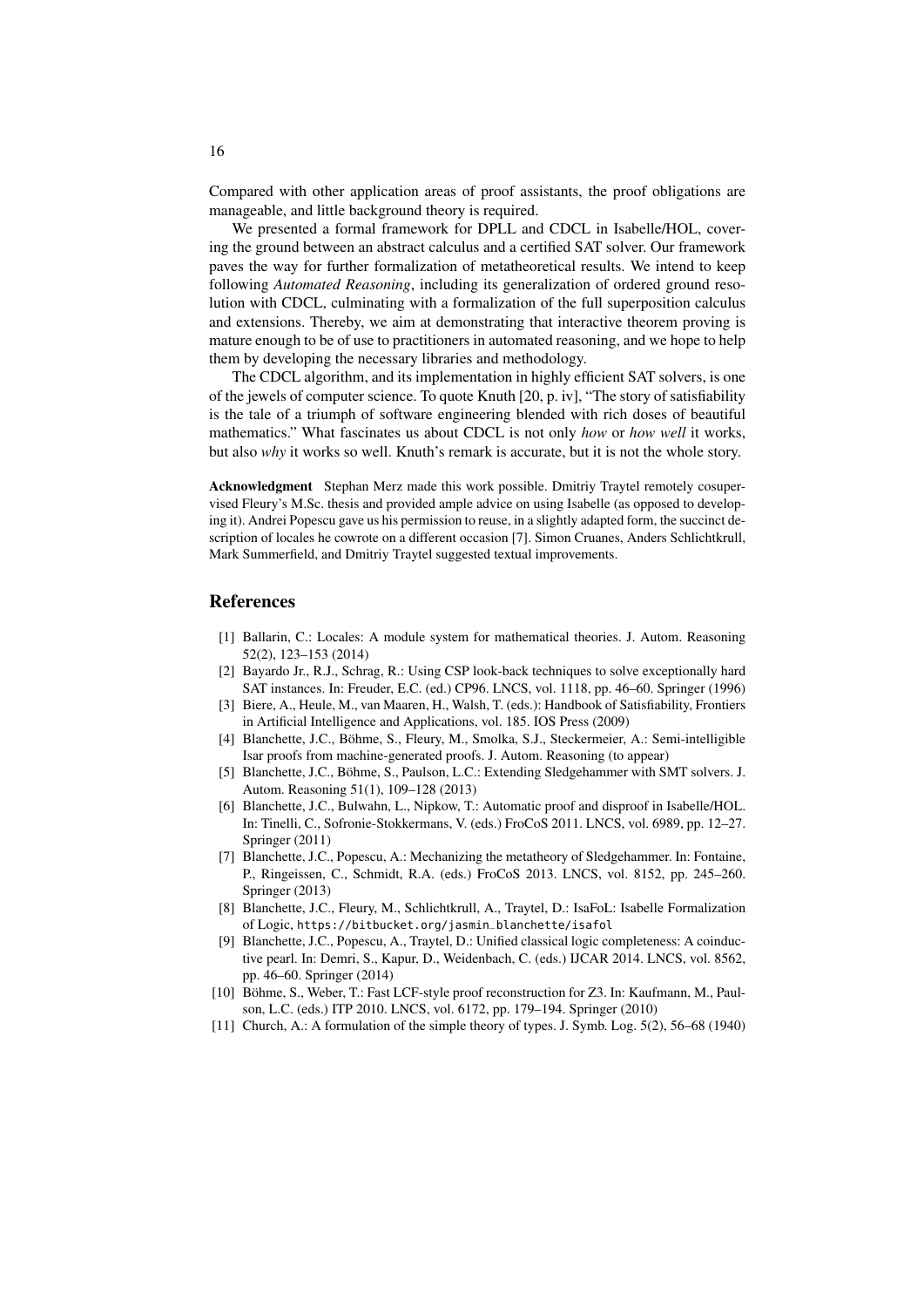- <span id="page-16-1"></span>[12] Davis, M., Logemann, G., Loveland, D.W.: A machine program for theorem-proving. Commun. ACM 5(7), 394–397 (1962)
- <span id="page-16-14"></span>[13] Fleury, M.: Formalisation of ground inference systems in a proof assistant, [https://www.](https://www.mpi-inf.mpg.de/fileadmin/inf/rg1/Documents/fleury_master_thesis.pdf) [mpi-inf.mpg.de/fileadmin/inf/rg1/Documents/fleury\\_master\\_thesis.pdf](https://www.mpi-inf.mpg.de/fileadmin/inf/rg1/Documents/fleury_master_thesis.pdf)
- <span id="page-16-7"></span>[14] Fleury, M., Blanchette, J.C.: Formalization of Weidenbach's *Automated Reasoning—The Art of Generic Problem Solving*, [https://bitbucket.org/jasmin\\_blanchette/isafol/](https://bitbucket.org/jasmin_blanchette/isafol/src/master/Weidenbach_Book/README.md) [src/master/Weidenbach\\_Book/README.md](https://bitbucket.org/jasmin_blanchette/isafol/src/master/Weidenbach_Book/README.md)
- <span id="page-16-10"></span>[15] Gordon, M.J.C., Milner, R., Wadsworth, C.P.: Edinburgh LCF: A Mechanised Logic of Computation, LNCS, vol. 78. Springer (1979)
- <span id="page-16-13"></span>[16] Haftmann, F., Nipkow, T.: Code generation via higher-order rewrite systems. In: Blume, M., Kobayashi, N., Vidal, G. (eds.) FLOPS 2010. LNCS, vol. 6009, pp. 103–117. Springer (2010)
- <span id="page-16-15"></span>[17] Harrison, J.: Formalizing basic first order model theory. In: Grundy, J., Newey, M. (eds.) TPHOLs '98. LNCS, vol. 1479, pp. 153–170. Springer (1998)
- <span id="page-16-6"></span>[18] Heule, M., Hunt Jr., W.A., Wetzler, N.: Bridging the gap between easy generation and efficient verification of unsatisfiability proofs. Softw. Test. Verif. Reliab. 24(8), 593–607 (2014)
- <span id="page-16-5"></span>[19] Kammüller, F., Wenzel, M., Paulson, L.C.: Locales—A sectioning concept for Isabelle. In: Bertot, Y., Dowek, G., Hirschowitz, A., Paulin, C., Théry, L. (eds.) TPHOLs '99. LNCS, vol. 1690, pp. 149–166. Springer (1999)
- <span id="page-16-21"></span>[20] Knuth, D.E.: The Art of Computer Programming, Volume 4, Fascicle 6: Satisfiability. Addison-Wesley (2015)
- <span id="page-16-12"></span>[21] Krauss, A.: Partial recursive functions in higher-order logic. In: Furbach, U., Shankar, N. (eds.) IJCAR 2006. LNCS, vol. 4130, pp. 589–603. Springer (2006)
- <span id="page-16-19"></span>[22] Lescuyer, S.: Formalizing and Implementing a Reflexive Tactic for Automated Deduction in Coq. Ph.D. thesis (2011)
- <span id="page-16-11"></span>[23] Luby, M., Sinclair, A., Zuckerman, D.: Optimal speedup of las vegas algorithms. Inf. Process. Lett. 47(4), 173–180 (1993)
- <span id="page-16-16"></span>[24] Margetson, J., Ridge, T.: Completeness theorem. vol. 2004. [http://afp.sf.net/](http://afp.sf.net/entries/Completeness.shtml) [entries/Completeness.shtml](http://afp.sf.net/entries/Completeness.shtml), Formal proof development
- <span id="page-16-17"></span>[25] Marić, F.: Formal verification of modern SAT solvers. Archive of Formal Proofs 2008, <http://afp.sf.net/entries/SATSolverVerification.shtml>, Formal proof development
- <span id="page-16-18"></span>[26] Marić, F.: Formal verification of a modern SAT solver by shallow embedding into Isabelle/ HOL. Theor. Comput. Sci. 411(50), 4333–4356 (2010)
- <span id="page-16-2"></span>[27] Marques-Silva, J.P., Sakallah, K.A.: GRASP—A new search algorithm for satisfiability. In: ICCAD '96. pp. 220–227. IEEE Computer Society Press (1996)
- <span id="page-16-4"></span>[28] Matuszewski, R., Rudnicki, P.: Mizar: The first 30 years. Mechanized Mathematics and Its Applications 4(1), 3–24 (2005)
- <span id="page-16-3"></span>[29] Moskewicz, M.W., Madigan, C.F., Zhao, Y., Zhang, L., Malik, S.: Chaff: Engineering an efficient SAT solver. In: DAC 2001. pp. 530–535. ACM (2001)
- <span id="page-16-0"></span>[30] Nieuwenhuis, R., Oliveras, A., Tinelli, C.: Solving SAT and SAT modulo theories: From an abstract Davis–Putnam–Logemann–Loveland procedure to DPLL(T). J. ACM 53(6), 937– 977 (2006)
- <span id="page-16-20"></span>[31] Nipkow, T.: Teaching semantics with a proof assistant: No more LSD trip proofs. In: Kuncak, V., Rybalchenko, A. (eds.) VMCAI 2012. LNCS, vol. 7148, pp. 24–38. Springer (2012)
- <span id="page-16-8"></span>[32] Nipkow, T., Klein, G.: Concrete Semantics: With Isabelle/HOL. Springer (2014)
- <span id="page-16-9"></span>[33] Nipkow, T., Paulson, L.C., Wenzel, M.: Isabelle/HOL: A Proof Assistant for Higher-Order Logic, LNCS, vol. 2283. Springer (2002)